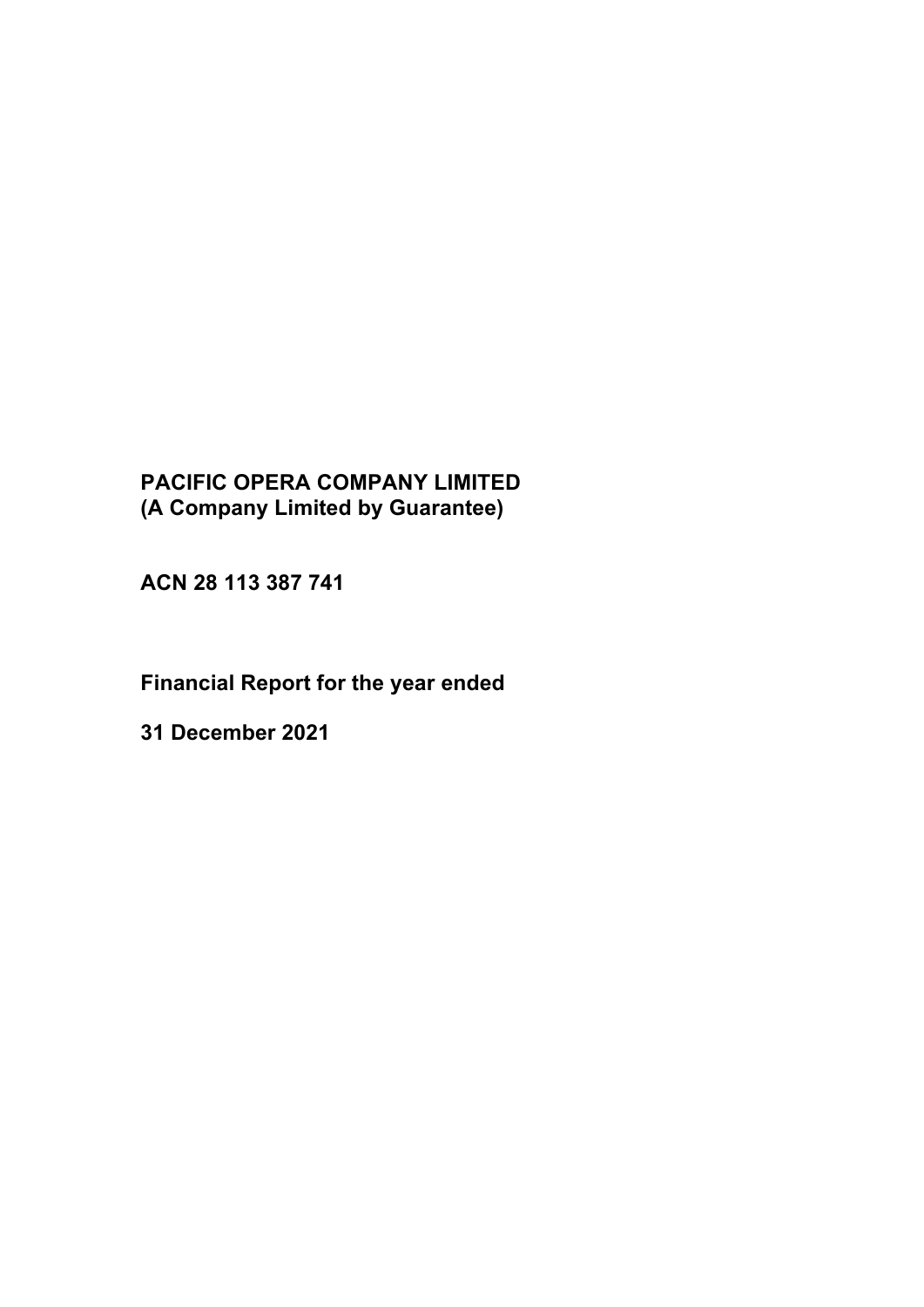# Table of Contents

| STATEMENT OF COMPREHENSIVE INCOME        |    |
|------------------------------------------|----|
| STATEMENT OF FINANCIAL POSITION          | 8  |
| <b>STATEMENT OF CHANGES IN EQUITY</b>    | q  |
| <b>STATEMENT OF CASH FLOWS</b>           | 10 |
| <b>NOTES TO THE FINANCIAL STATEMENTS</b> | 11 |
| <b>DIRECTORS' DECLARATION</b>            | 20 |

**Attachment 1: Independent Audit Report**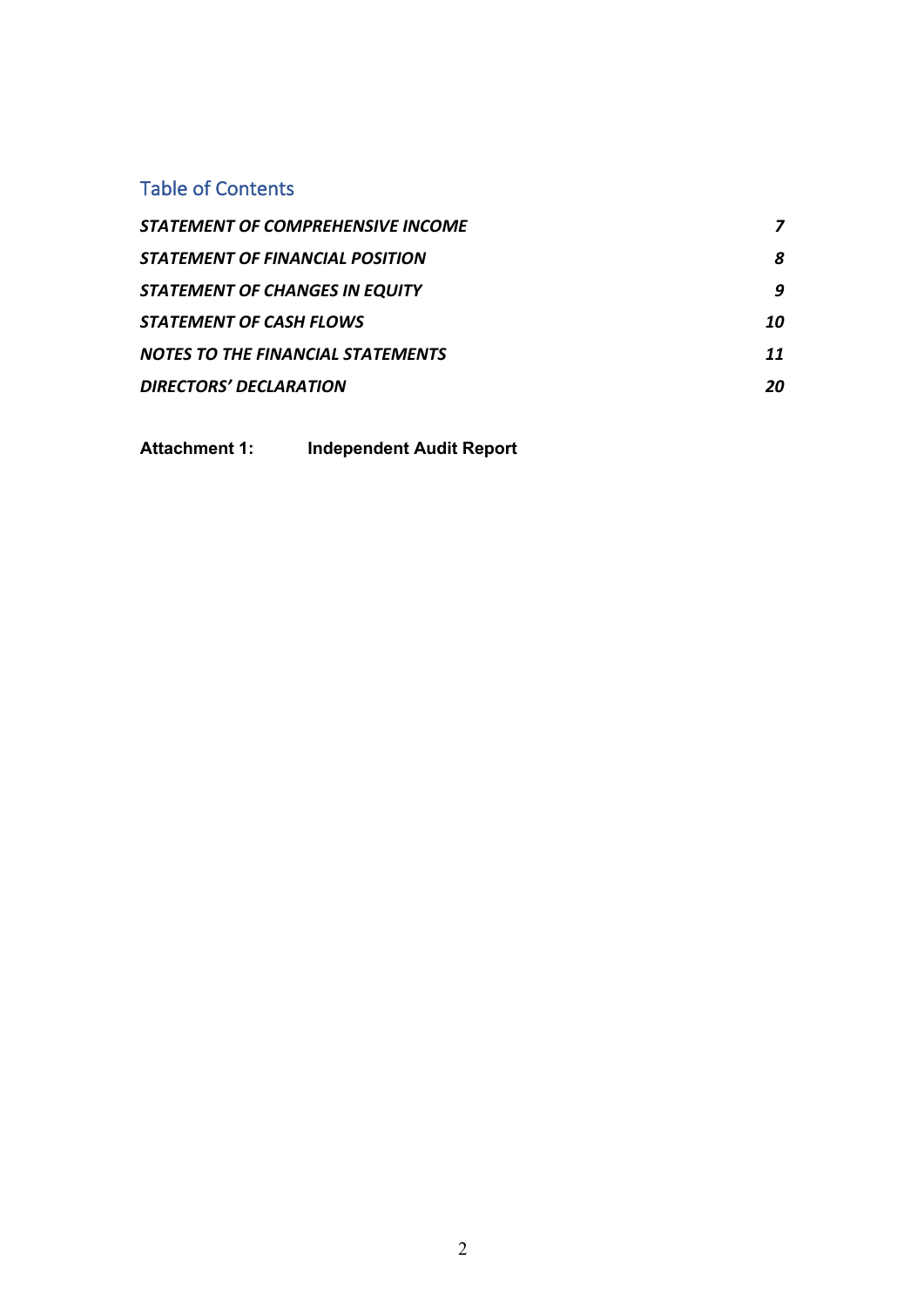# **DIRECTORS' REPORT**

The directors present their report on the company together with the financial report of Pacific Opera Company Limited (the company) for the year ended 31 December 2021.

The directors in office at any time during or since the end of the financial period were:

Mr Ian Hutchinson (appointed 29/10/2015) Ms Nancy Milne OAM (appointed 25/03/2020) Ms Susan Doyle (appointed 17/03/2021) Mr Jaycen Fletcher (appointed 19/09/2016, appointed Vice Chair 27 October 2021) Mr Paul Sweeney (appointed 8/07/2020) Mr Peter Hidden AM (appointed 03/03/2020) Ms Christine Douglas (appointed 19/09/2016, resigned 30 June 2021)

All directors have been in office since the start of the financial period to the date of this report unless otherwise stated.

# **INFORMATION RELATING TO DIRECTORS**

#### **Mr Ian Hutchinson**

(Chairperson - Appointed 29 October 2015)

Ian has been a professional non-executive Company Director for over 20 years. Before that he was Chairman and Senior Partner of one of Australia's largest law firms, Herbert Smith Freehills. Ian has been a Director of both listed and nonlisted companies across a broad range of industries and services, including investment banking, financial services, life and general insurance, mining and energy, property, transport, hotels, infrastructure and health. He has extensive corporate governance experience having chaired boards and audit and risk committees, in addition to lecturing on corporate governance for the Australian Institute of Company Directors.

# **Nancy Milne OAM**

(Director – appointed 25 March 2020)

Nancy is an experienced company director who is passionate about opera and education. Formerly a lawyer she retired as a partner from Clayton Utz over a decade ago and has pursued a career as a non- executive director since then. She practiced in the area of insurance and risk. Her current board roles include FBR Limited, NSW State Insurance Regulatory Authority, and Chair of both the Securities Exchanges Guarantee Corporation and Accountants Professional and Ethics Standards Board. Previous roles include acting as Chair and Chair of the risk and Compliance committee for Zurich Australian Group.

# **Ms Susan Doyle**

(Director – appointed 17 March 2021)

Susan has had an extensive executive career in funds management, working with Commonwealth Superannuation Corporation, Suncorp Insurance and Finance and Insurance Australia Group. Susan served as Chairman of Commonwealth Superannuation Corporation for six years and was a founding member of the Future Fund Board of Guardians, on which she served for nine years. She is currently a Director of Lawcover Insurance Pty Ltd and Lawcover Pty Ltd, Director of Security Exchanges Guarantee Corporation, Deputy Chair of Taronga Conservation Society, a Member of NSW Treasury Corporation Board Investment Committee and a Member of Anindilyakwa Mining Council Trust.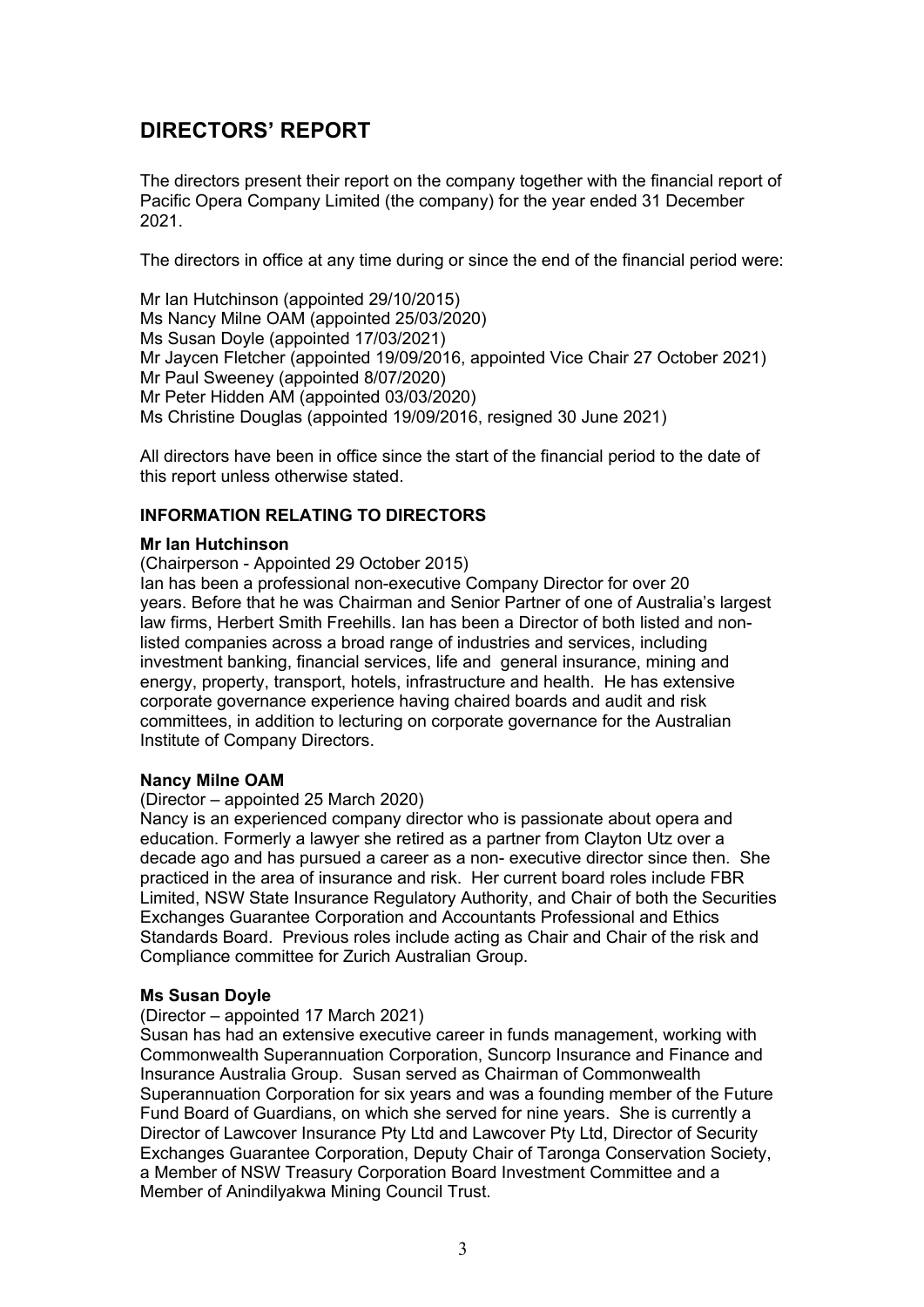#### **Mr Jaycen Fletcher**

(Treasurer and Vice Chair appointed 19 September 2016) Jaycen is an Australian-born seasoned executive with over 25 years diversified general management and specialist human resources experience in a variety of organisations. Spanning ASX100 financial services, construction, design and retail, his experience is varied and unusual in the Australian context. Few executives have studied, managed and operated at strategic and operational levels in both financial and human resources roles. His latest experience has been in small-to-medium enterprises and the not-for-profit sector. Currently managing a portfolio of designcentric businesses, Jaycen leads high specialised operations in residential, luxury hotel and commercial interior design. His key skill, developed over a long career in Finance, Human Resources and General Management, is the ability to see the "big picture" and still be able to translate this into financial, operational, human resources and continuous improvement goals and task which can be implemented for the benefit of the organisation.

# **Peter Hidden AM**

#### (Director – appointed 3 March 2020)

Peter is a retired judge of the Supreme Court of New South Wales, who still sits occasionally as an acting judge. He is also a Deputy President of the Mental Health Review Tribunal. Prior to his appointment to the Court in 1995, Peter's legal practice was mainly in criminal law, for the most part representing legally aided clients. He was appointed a Public Defender in 1979, Queen's Counsel in 1985, and as Senior Public Defender in 1987. In 1993, he received an award as Member of the Order of Australia for service to the community in the provision of legal aid. Peter's life-long interest in music includes a particular focus on choral music. Throughout the 1980's he was a member of the Sydney Philharmonia choirs, and he is the founder and director of the NSW Bar choir, a lawyers' group.

#### **Paul Sweeney**

(Director: appointed 8 July 2020, appointed Secretary 1 January 2021) Paul is a Chartered Accountant with more than twenty years' professional experience spanning executive management and advisory roles. He is currently a Partner and Chief Operating Officer of McGrathNicol, a leading advisory and restructuring firm, where he is responsible for oversight of the firm's financial performance, corporate governance, operational risk management, talent development, technology and marketing function. Through his professional career Paul has had extensive experience leading transactions, business reviews and strategic change projects, working across a broad range of industries, including finance and investment, retail, mining, manufacturing, automotive, tourism, childcare and technology.

# **Ms Christine Douglas**

(Vice Chair until resignation on 30 June 2021)

Following a distinguished singing career with Opera Australia, the State Opera companies, orchestras and festivals Australia-wide, Christine began directing opera and mentoring young artists in the late 1990s. Following a period overseas as a Churchill Fellow researching opera training, she directed for Opera Australia, Opera Queensland, the Opera Studio Melbourne and the NZ National Singing School and founded Pacific Opera, where she was Artistic Director from 2003 to 2011. In addition to consulting in the opera industry and for stage and television, Christine currently teaches singing, gives workshops and mentors artists in Australia and abroad, specialising in developing the next generation of opera talent.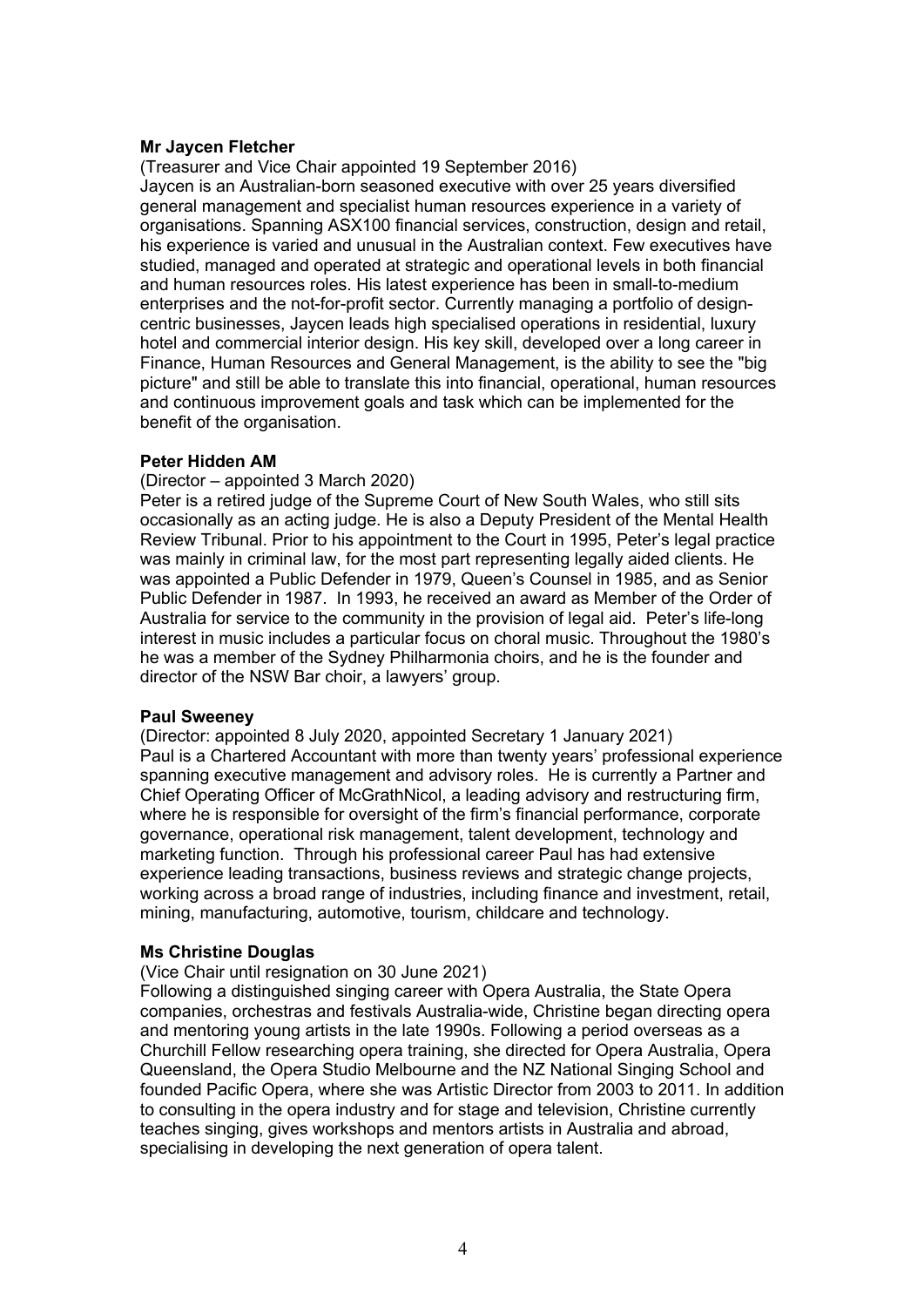# **PRINCIPAL ACTIVITIES**

The principal activities of the company during the financial period were providing a program of education comprising artistic training, performance opportunities, and professional skills development to cultivate the next generation of Australian talent.

There were no significant changes in the nature of the company's principal activities during the financial period.

# **OPERATING RESULT**

The operating loss for the year ended 31 December 2021 amounted to \$40,435 (2020: \$112,079 profit).

# **REVIEW OF OPERATIONS**

During the financial period, the company continued with its Young Artist program but was restricted in its ability to host public performances and prevented from hosting its annual Chairman's Dinner & Recital due to the extended Sydney Covid-19 lockdown.

As at the beginning of the Financial Year our Co-Artistic Directors were planning for a successful year with a new cohort of exceptionally talented young artists and had success with a minor award of a Create NSW grant for 2021 (received post balance date in early February 2022).

The Covid-19 pandemic proved to be a significant challenge for the company during 2021. While the Company commenced the program with a new cohort of Young Artists, from May 2021 the Covid-19 pandemic caused upheaval in the industry generally with the severe restrictions from April 2021 and then the protracted Sydney lockdown from late June 2021. It demanded significant work to maintain focus via continued online activities, with performances prevented until the end of 2021. In a further financial blow, our major fund raiser (the Chairman's Dinner & Recital 2021) was again cancelled. Covid-19 continues to be a significant factor in lower participant numbers at performances and in fund raising. This significant uncertainty and impact is expected to gradually ease for the 2022 financial year and beyond.

The Board established a "Scholarship Fund" for the 2022 Young Artist Program recognising the extreme difficulty for our artists in attending our program, working and practising. The Board resolved to create a fund held for "scholarship" funds and to hold funds solely for the benefit of the young artists who had received the scholarships and should be held separate from the company's general funds and accounted for accordingly.

The Company was successful in securing funding from the NSW government (CreateNSW) in late 2021 with of \$20,000 for the 2022 program.

# **EVENTS SUBSEQUENT TO BALANCE DATE**

Other than the disclosure above, no item, transaction or event of a material and unusual nature has arisen which is likely, in the opinion of the directors, to affect significantly the operations of the company, the results of these operations or the state of affairs of the company in future financial years.

The directors believe that the continued increase in public awareness because of staging further Pocket Operas in 2022 and beyond, will result in a further increase in donor and public support thereby allowing the company to increase its contribution to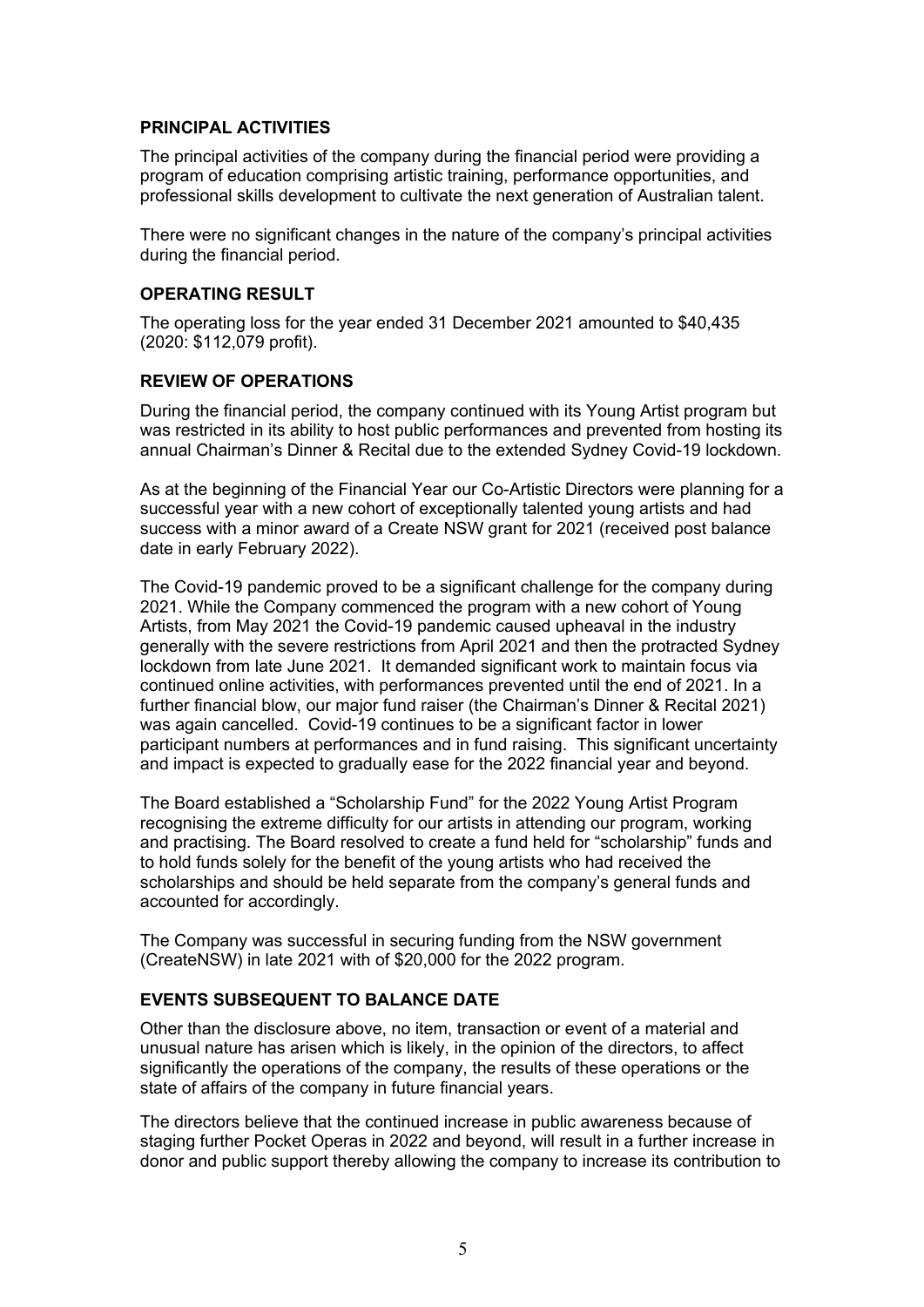the performing arts. The Chairman's Dinner & Recital took place in April 2022 providing significant support to 2022 income.

# **ENVIRONMENTAL ISSUES**

The company's operations are not regulated by any significant environmental regulation under a law of the Commonwealth or of a State or Territory.

# **DIRECTORS' MEETINGS**

The number of directors' meetings held and attended by each of the directors of the company during the financial period were:

|                      | <b>DIRECTORS' MEETINGS</b>                 |                        |  |
|----------------------|--------------------------------------------|------------------------|--|
|                      | <b>Number Eligible to</b><br><b>Attend</b> | <b>Number Attended</b> |  |
| Ms Christine Douglas |                                            | 3 (Resigned 30 June)   |  |
| Ms Susan Doyle       |                                            |                        |  |
| Mr Jaycen Fletcher   | 8                                          |                        |  |
| Mr Peter Hidden AM   | 8                                          |                        |  |
| Mr I Hutchinson      |                                            |                        |  |
| Ms Nancy Milne OAM   | 8                                          |                        |  |
| Mr Paul Sweeney      | 8                                          |                        |  |

The newly established Audit & Risk Committee (Paul Sweeney, Susan Doyle & Jaycen Fletcher) met twice during the period, and all members attended each meeting.

# **INDEMNIFICATION OF OFFICERS**

The company has entered into a Directors' & Officers' Liability insurance policy for the period 1 July 2021 to 1 July 2022 under which directors and officers are indemnified against liability which may arise in the course of their duties, provided they have not acted recklessly or illegally. The insurance premium was \$3,830.

By Order of the Board.

Franti

I Hutchinson Chairperson

. . . . . . . . . . Date  $11/5722$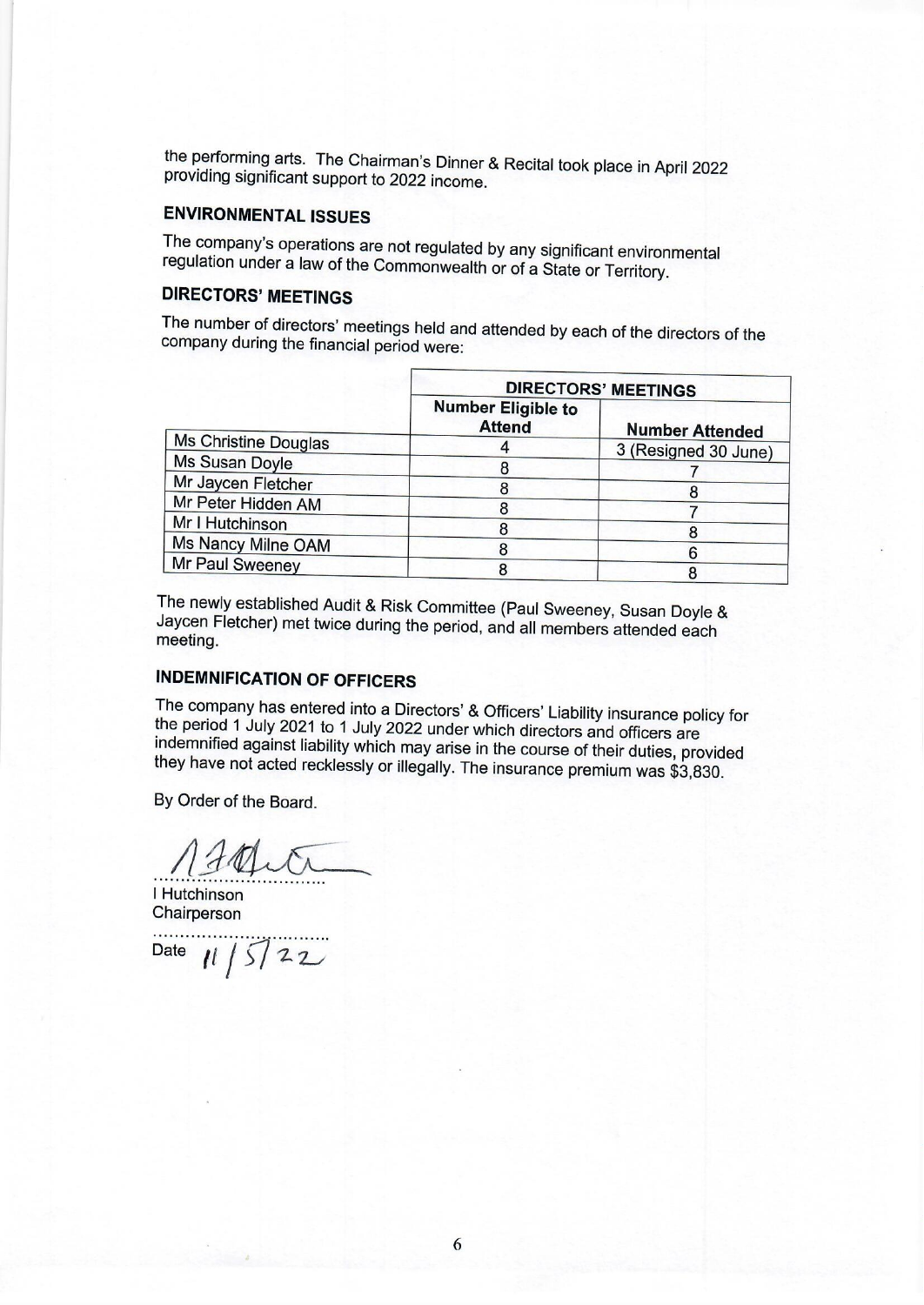# **STATEMENT OF COMPREHENSIVE INCOME FOR THE YEAR ENDED 31 DECEMBER 2021**

|                                                             | <b>NOTE</b> | Year ended<br>31 December<br>2021<br>\$ | Year ended<br>31 December<br>2020<br>\$ |
|-------------------------------------------------------------|-------------|-----------------------------------------|-----------------------------------------|
| <b>Revenue</b>                                              | 3           | 125,672                                 | 217,584                                 |
| Costs of productions<br>Administrative and general expenses |             | 84,349<br>81,758                        | 50,731<br>78,468                        |
| <b>Operating surplus/(loss)</b>                             |             | (40, 435)                               | 88,385                                  |
| Other comprehensive income                                  |             | 0                                       | 23,694                                  |
| <b>Total comprehensive income</b>                           |             | (40, 435)                               | 112,079                                 |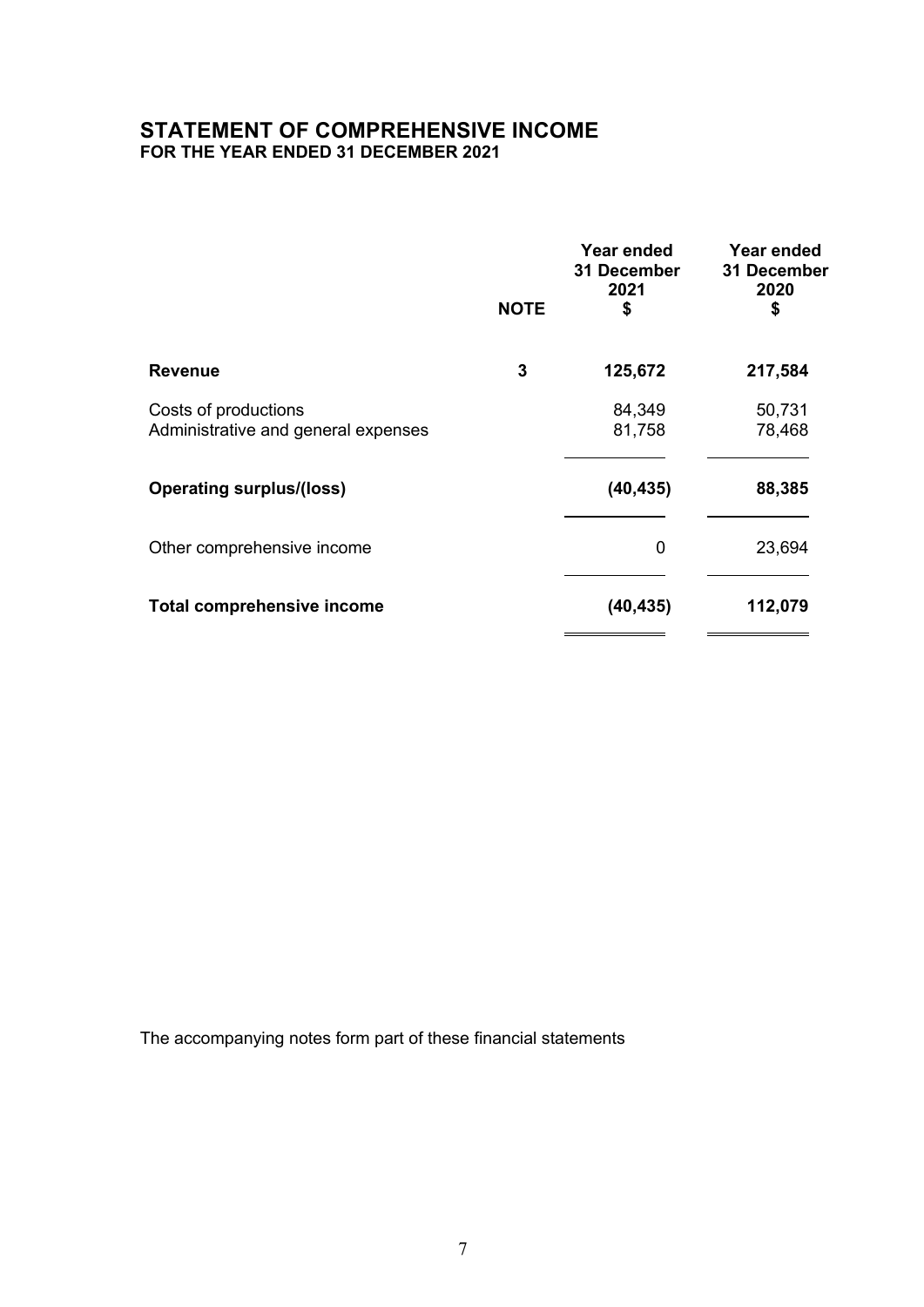# **STATEMENT OF FINANCIAL POSITION AS AT 31 DECEMBER 2021**

|                                                                       | <b>NOTE</b>                   | 31 December<br>2021<br>\$        | 31 December<br>2020<br>\$ |
|-----------------------------------------------------------------------|-------------------------------|----------------------------------|---------------------------|
| <b>CURRENT ASSETS</b>                                                 |                               |                                  |                           |
| Cash assets<br>Scholarship Trust Account 1064<br>Receivables<br>Other | 6<br>6<br>$\overline{7}$<br>8 | 117,457<br>37,500<br>22,000<br>0 | 150,285<br>0<br>0<br>0    |
| <b>TOTAL CURRENT ASSETS</b>                                           |                               | 176,957                          | 150,285                   |
| <b>NON-CURRENT ASSETS</b><br>Plant and equipment                      | 9                             | 0                                | 0                         |
| <b>TOTAL NON-CURRENT ASSETS</b>                                       |                               | $\overline{0}$                   | 0                         |
| <b>TOTAL ASSETS</b>                                                   |                               | 176,957                          | 150,285                   |
| <b>CURRENT LIABILITIES</b><br>Payables<br><b>Employee Benefits</b>    | 10<br>11                      | 3,480<br>5,147                   | 9,987<br>9,331            |
| <b>Scholarships Fund</b><br>Income in Advance                         | 12<br>12                      | 30,898<br>47,243                 | 0<br>0                    |
| <b>TOTAL CURRENT LIABILITIES</b>                                      |                               | 86,425                           | 19,318                    |
| <b>TOTAL LIABILITIES</b>                                              |                               | 86,425                           | 19,318                    |
| <b>NET ASSETS</b>                                                     |                               | 90,532                           | 130,967                   |
| <b>EQUITY</b><br><b>Accumulated surplus</b>                           |                               | 90,532                           | 130,967                   |
| <b>TOTAL EQUITY</b>                                                   |                               | 90,532                           | 130,967                   |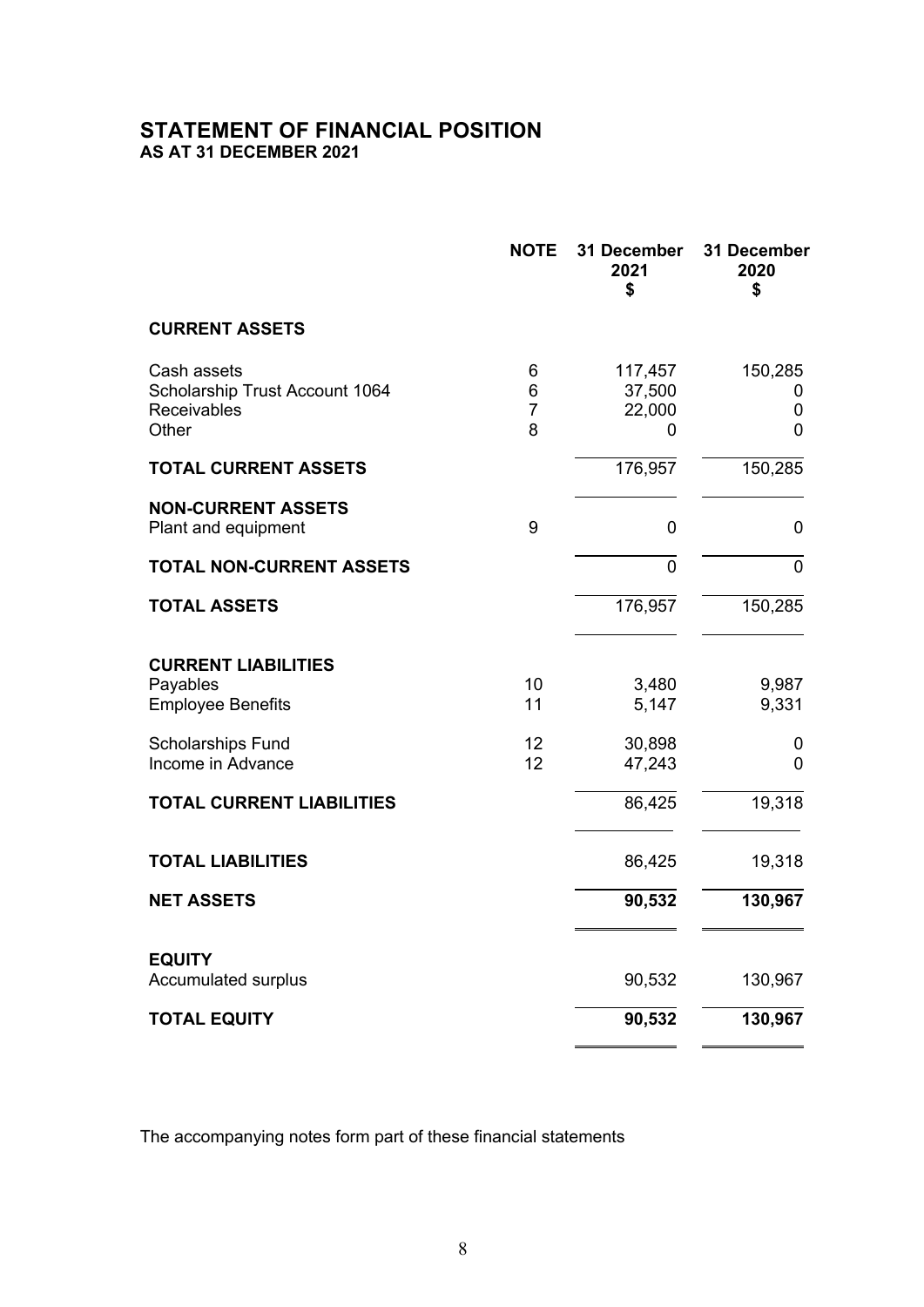# **STATEMENT OF CHANGES IN EQUITY FOR THE YEAR ENDED 31 December 2021**

|                                    | <b>Accumulated</b><br>surplus<br>\$ | Total<br>equity<br>\$ |
|------------------------------------|-------------------------------------|-----------------------|
| <b>Balance at 1 January 2020</b>   | 18,888                              | 18,888                |
| Profit for the period              | 112,079                             | 112,079               |
| <b>Balance at 31 December 2020</b> | 130,967                             | 130,967               |
| <b>Balance at 1 January 2021</b>   | 130,967                             | 130,967               |
| Loss for the period                | (40, 435)                           | (40, 780)             |
| <b>Balance at 31 December 2021</b> | 90,187                              | 90,187                |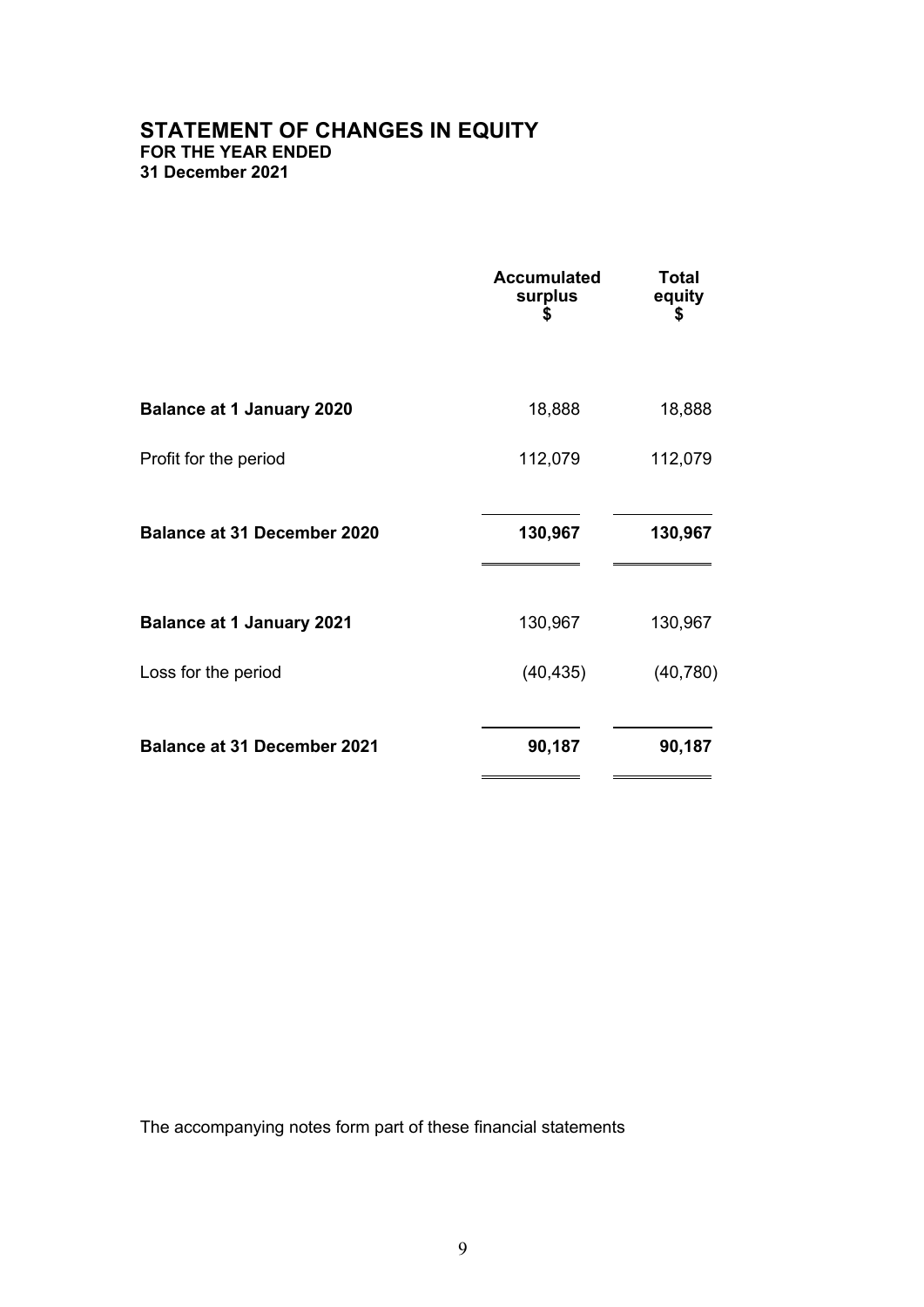# **STATEMENT OF CASH FLOWS FOR THE YEAR ENDED 31 December 2021**

|                                                                                         | <b>NOTE</b>     | Year<br>ended 31<br><b>December</b><br>2021<br>\$ | Year<br>ended 31<br><b>December</b><br>2020<br>\$ |
|-----------------------------------------------------------------------------------------|-----------------|---------------------------------------------------|---------------------------------------------------|
| <b>CASH FLOWS FROM OPERATING</b><br><b>ACTIVITIES</b>                                   |                 |                                                   |                                                   |
| Receipts from grants, donors and<br>performances                                        |                 | 105,672                                           | 106,584                                           |
| <b>Receipts from Create NSW Government</b><br>Funding                                   |                 | 20,000                                            | 114,000                                           |
| Changes in liability<br>Payments received due to Federal<br>Government Covid-19 subsidy |                 | (2, 137)<br>\$0                                   | \$20,694                                          |
| Payments to suppliers and contractors<br>Nett transfers to Income in Advance            | 12              | (166, 107)<br>47,243                              | (136, 232)                                        |
| Net cash provided by operating activities                                               | 15 <sub>b</sub> | 4,671                                             | 105,046                                           |
| <b>NET INCREASE (DECREASE) IN CASH</b>                                                  |                 |                                                   |                                                   |
| <b>HELD</b>                                                                             |                 | 4,671                                             | 105,046                                           |
| <b>CASH AT THE BEGINNING OF THE</b><br><b>FINANCIAL PERIOD</b>                          |                 | 150,285                                           | 45,239                                            |
| <b>CASH AT THE END OF THE FINANCIAL</b><br><b>PERIOD</b>                                | 15a             | 154,957                                           | 150,285                                           |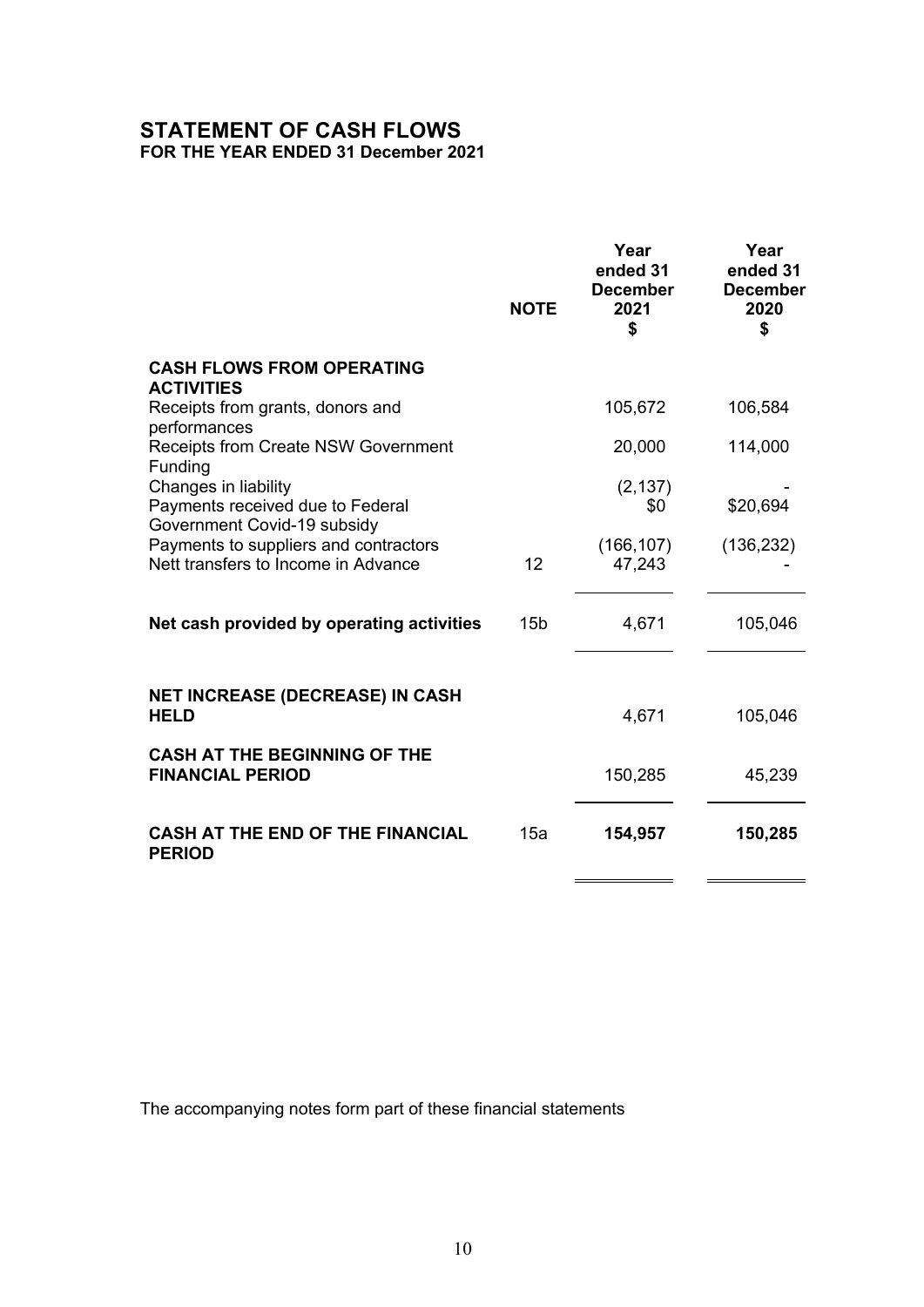# **NOTE 1: STATEMENT OF ACCOUNTING POLICIES**

Pacific Opera Company Limited is a company limited by guarantee, incorporated and domiciled in Australia. The address of the company's registered office is Suite 29, 112 McEvoy St, Alexandria NSW 2016.

The company is not-for-profit and involved with the promotion and production of performances for young opera singers.

The financial report is a general-purpose financial report which has been prepared in accordance with Australian Accounting Standards adopted by the Australian Accounting Standards Board.

The following is a summary of the significant accounting policies adopted by the company in the preparation of the financial report. The accounting policies have been consistently applied, unless otherwise stated.

#### **Basis of Preparation**

The financial report has been prepared on the historical cost basis. Cost is based on the fair values of the consideration given in exchange for assets.

The financial report has been prepared in Australian dollars.

# **a) Income Tax**

Pacific Opera Company Limited has been granted exemption from income tax on the grounds that it is a charitable entity under subsection 50-B of the Income Tax Assessment Act 1997.

# **b) Plant and Equipment**

Plant and equipment is recorded at cost, less, where applicable, any accumulated depreciation or amortisation and impairment losses. The carrying amount of plant and equipment is reviewed annually by directors to ensure it is not more than its recoverable amount.

Plant and equipment is depreciated over its useful life commencing from the time the asset is held ready for use.

The estimated useful lives in the current and comparative periods are as follows:

Plant and equipment  $3 - 7$  years

Depreciation methods, useful lives and residual value are reviewed at each reporting date.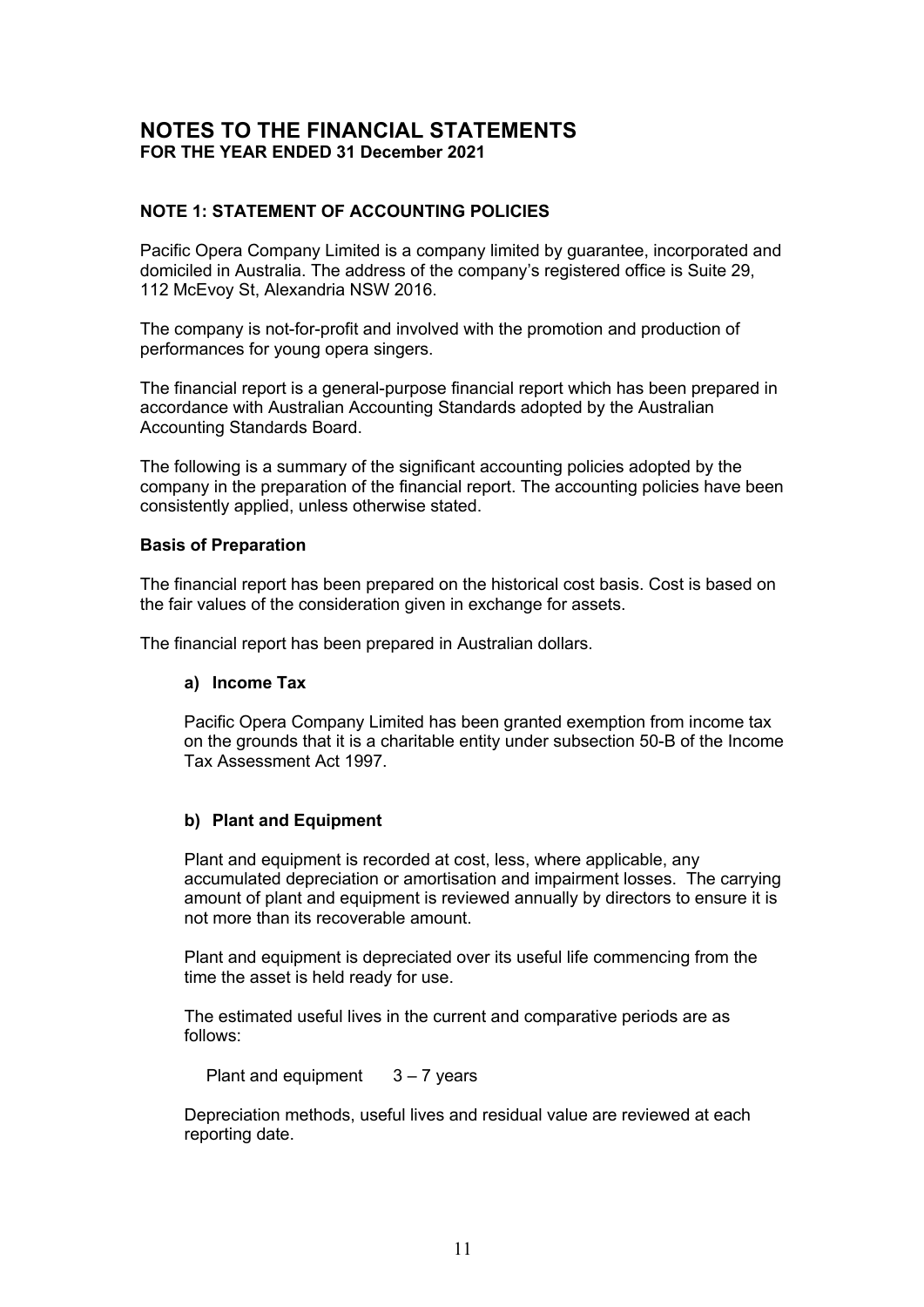# **NOTE 1: STATEMENT OF ACCOUNTING POLICIES (Cont'd)**

#### **c) Revenue**

#### **Donations, Gifts and Grants**

Amounts received by way of donations and gifts from the public at large and from public institutions are recognised when received.

Non cash contributions are recognised as revenue when the service or asset has been received. The amount recognised is the fair value of the contribution received.

#### **Performances and Functions**

Revenue from performances and functions is recognised when the services are performed.

#### **d) Finance income and expense**

Interest income and expense is recognised as it accrues using the effective interest method.

# **e) Accounts Payable**

Liabilities are recognised for amounts to be paid in the future for goods or services received, whether or not billed to the company. Trade accounts payable are normally settled within 30 days.

# **f) Goods and Services Tax**

Revenue, expenses and assets are recognised net of the amount of goods and services tax (GST), except where the amount of GST incurred is not recoverable from the Australian Taxation Office (ATO). In these circumstances, the GST is recognised as part of the cost of acquisition of the asset or as part of the expense.

Receivables and payables are stated with the amount of GST included. The net amount of GST recoverable from, or payable to, the ATO is included as a current asset or liability in the statement of financial position.

Cash flows are included in the statement of cash flows on a gross basis. The GST components of cash flows arising from investing and financing activities which are recoverable from, or payable to, the ATO are classified as operating cash flows.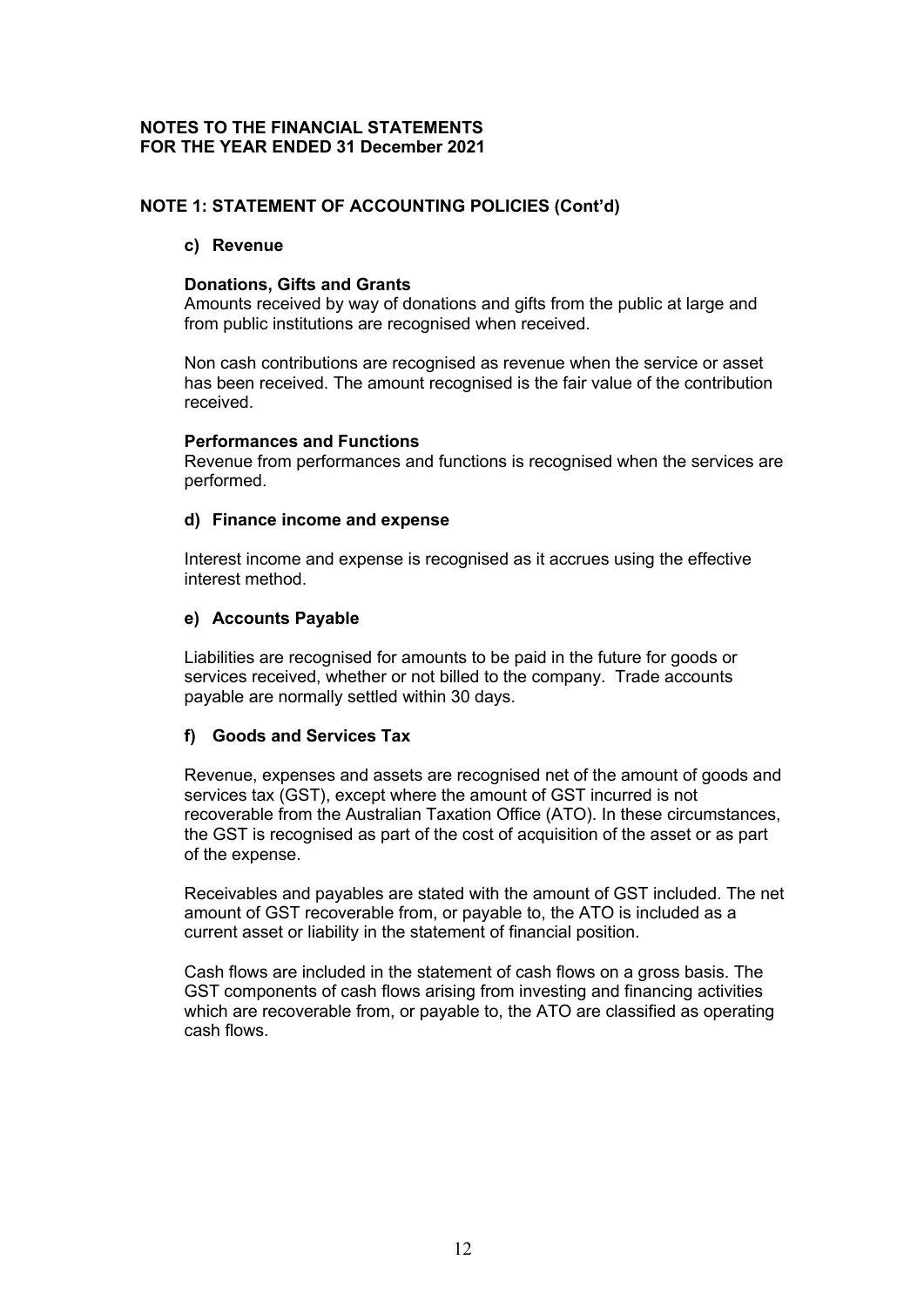# **NOTE 1: STATEMENT OF ACCOUNTING POLICIES (Cont'd)**

# **g) Going concern**

The financial report has been prepared on a going concern basis, which contemplates continuity of normal business activities including the realisation of assets and settlement of liabilities in the ordinary course of business. The company recorded a loss for the year of \$40,780 and is dependent on securing sponsorship agreements or donations to enable the company to continue operating. In the event that the company does not receive sufficient funding, there is significant uncertainty as to whether the company will be able to continue as a going concern, and therefore whether it can realise its assets and extinguish its liabilities at the amounts stated in the statement of financial position. In these circumstances the going concern basis that has been used in the preparation of the financial report would not then be appropriate.

#### **h) New accounting standards and Interpretations**

The AASB introduced new disclosure requirements for Not-for-Profit (NFP) Private Sector Entities that are preparing Special Purpose Financial Statements (SPFS) which are lodged either with the Australian Charities and Not-for-Profits Commission (ACNC) or with ASIC. These entities will have to explain the basis on which the decision to prepare SPFS was made, the extent of compliance with recognition and measurement (R&M) requirements, and the application of the consolidation and equity-accounting requirements effective for annual reporting periods ending on or after 31 December 2020. This section is not relevant to this General Purpose Financial Statement.

# **NOTE 2: CRITICAL ACCOUNTING ESTIMATES AND JUDGEMENTS**

Estimates and judgements are continually evaluated and are based on historical experience and other factors, including expectations of future events that may have a financial impact on the company and that are believed to be reasonable under the circumstances.

There are no estimates or assumptions deemed critical at 31 December 2021.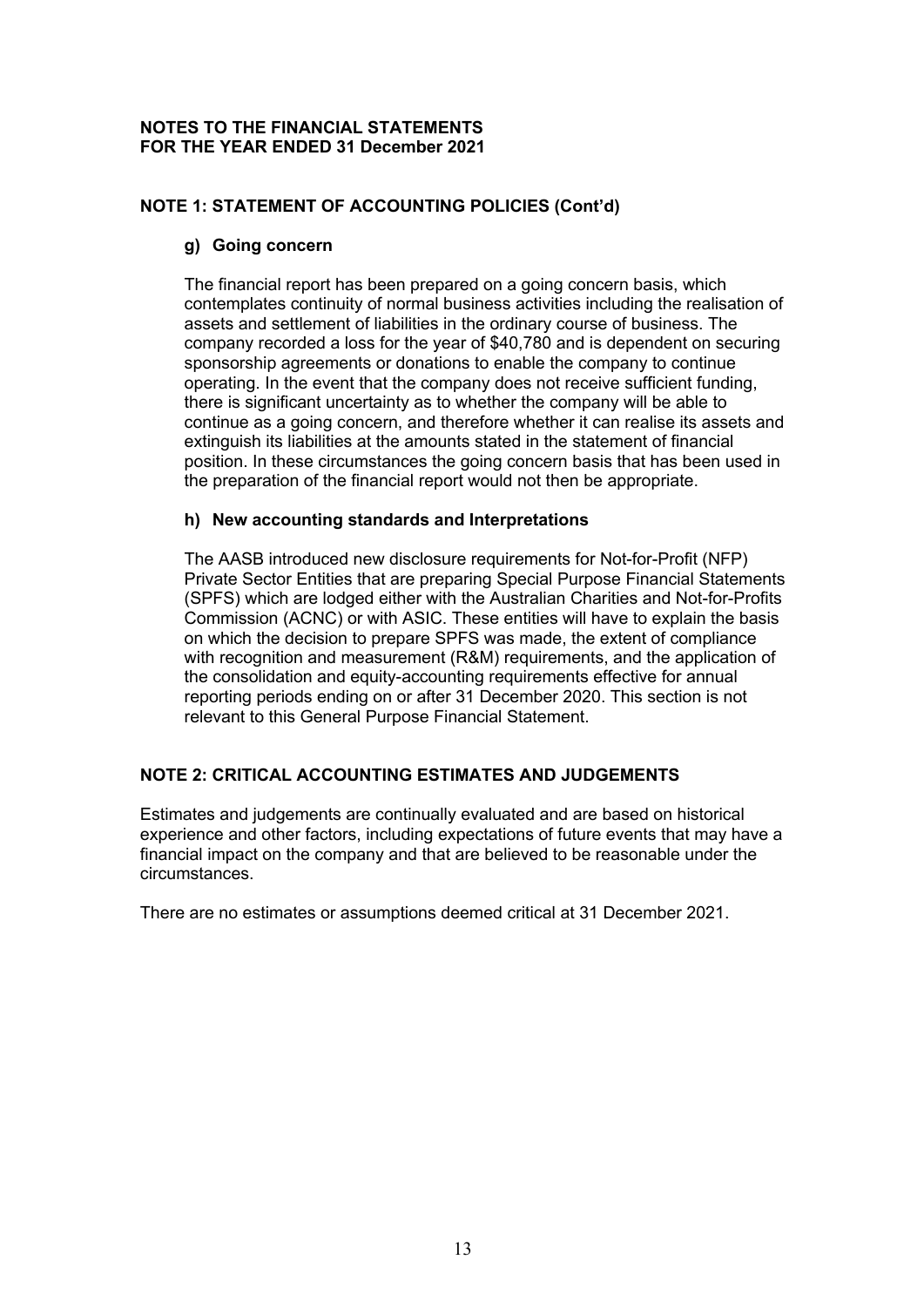|                                                                                                      | <b>Year ended</b><br>31 December<br>2021<br>\$ | Year ended<br>31 December<br>2020<br>\$ |
|------------------------------------------------------------------------------------------------------|------------------------------------------------|-----------------------------------------|
| <b>NOTE 3: REVENUE</b>                                                                               |                                                |                                         |
| Receipts from grants, donors<br>Receipts from performances and functions<br>Government Funding (NSW) | 70,303<br>35,369<br>20,000                     | 87,385<br>16,199<br>114,000             |
|                                                                                                      | 125,672                                        | 217,584                                 |
|                                                                                                      |                                                |                                         |
| Other income (Covid 19 subsidy and scholarship<br>management fees)                                   | 0                                              | $\Omega$                                |
| <b>NOTE 4: PERSONNEL EXPENSES</b>                                                                    |                                                |                                         |
| Personnel expenses                                                                                   | 49,526                                         | 77,213                                  |
|                                                                                                      |                                                |                                         |
| <b>NOTE 5: AUDITORS' REMUNERATION</b>                                                                |                                                |                                         |
| Remuneration of the auditor of the company for:<br>- audit of the financial report                   | 2,450                                          | 2,450                                   |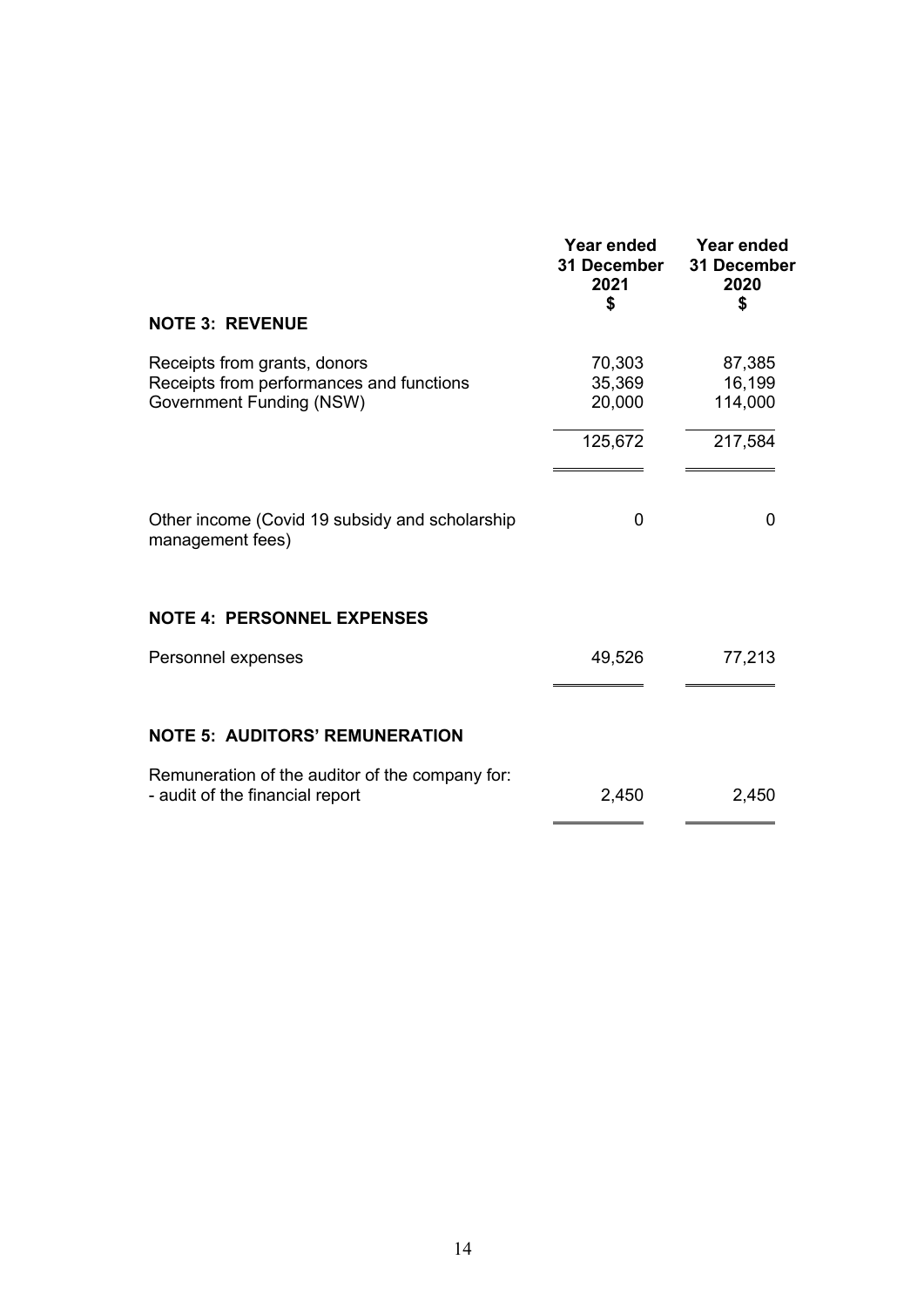|                                                            | <b>31 December</b><br>2021<br>\$ | 31 December<br>2020<br>\$ |
|------------------------------------------------------------|----------------------------------|---------------------------|
| <b>NOTE 6: CASH</b>                                        |                                  |                           |
| Cash at bank                                               | 154,957                          | 150,285                   |
| <b>NOTE 7: RECEIVABLES</b>                                 |                                  |                           |
| Trade receivables - CreateNSW                              | 20,000                           |                           |
| <b>NOTE 8: OTHER ASSETS</b>                                |                                  |                           |
| Prepayments                                                |                                  |                           |
| <b>NOTE 9: PLANT AND EQUIPMENT</b>                         |                                  |                           |
| Plant and equipment<br>At cost<br>Accumulated depreciation | 7,607<br>(7,607)                 | 7,607<br>(7,607)          |
| Total property plant and equipment                         | $\mathbf 0$                      | $\mathbf 0$               |
| <b>Movement in carrying amounts</b>                        |                                  |                           |
| Balance at the beginning of the period                     |                                  |                           |
| Depreciation                                               |                                  |                           |
|                                                            |                                  |                           |
|                                                            |                                  |                           |
| Balance at the end of the period                           |                                  |                           |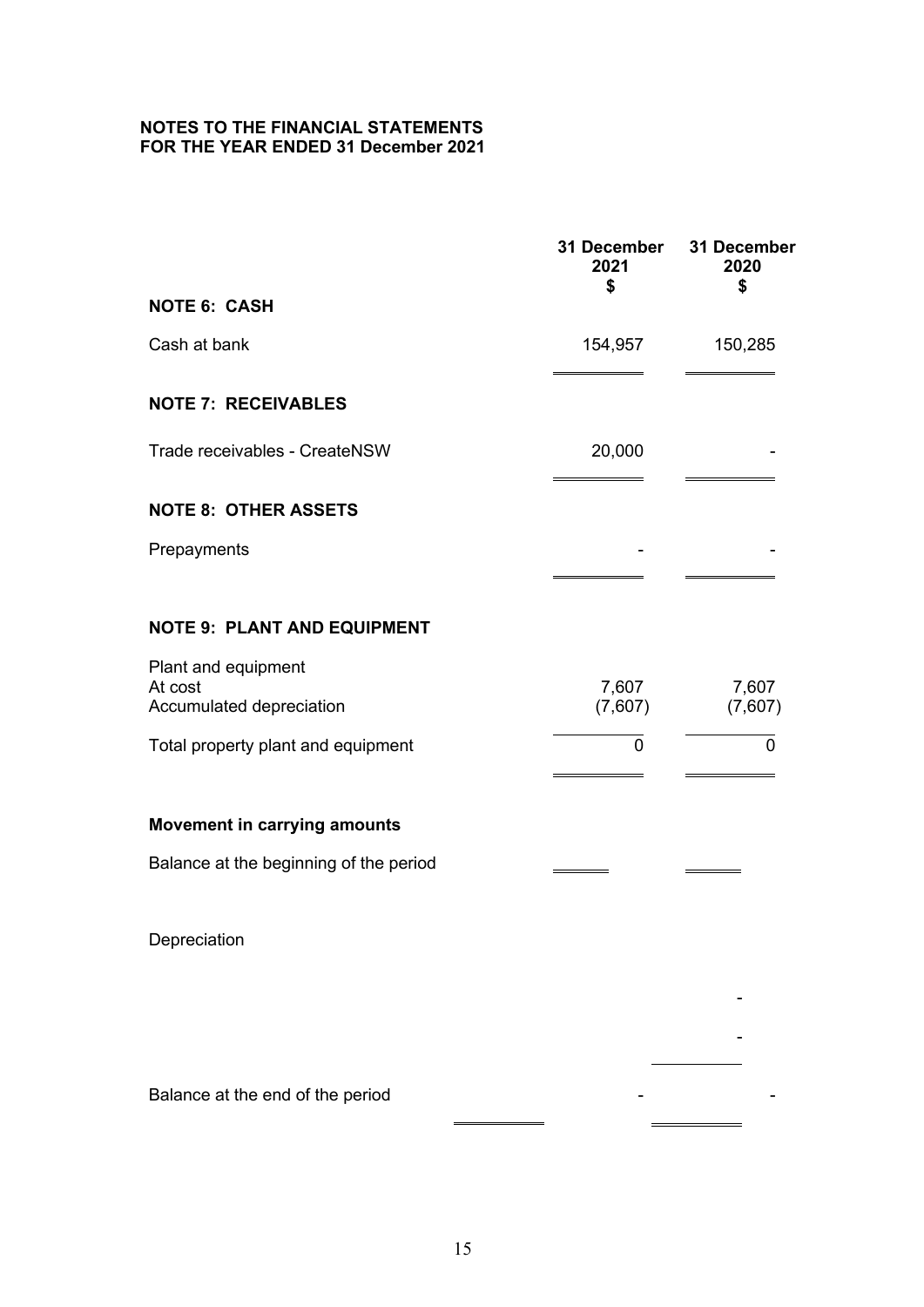|                                                          | 31 December<br>2021<br>\$ | 31 December<br>2020<br>\$ |
|----------------------------------------------------------|---------------------------|---------------------------|
| <b>NOTE 10: PAYABLES</b>                                 |                           |                           |
| Trade creditors and accruals                             | 3,136                     | 9,987                     |
| <b>NOTE 11: EMPLOYEE BENEFITS</b>                        |                           |                           |
| <b>PAYG Withheld</b>                                     | 0                         | 1,096                     |
| Accrued super contributions<br>Annual leave entitlements | 511<br>4,637              | 8,235<br>0                |
|                                                          |                           |                           |
| Total employee benefits                                  | 5,148                     | 9,331                     |
| <b>NOTE 12: CURRENT LIABILITIES</b>                      |                           |                           |
| <b>CURRENT LIABILITIES</b>                               |                           |                           |
| <b>Scholarships Fund</b><br>Income in Advance            | 30,898<br>47,243          | 0<br>$\Omega$             |
|                                                          |                           |                           |

# **SCHOLARSHIP FUNDS**

the Board established a "Scholarship Fund" for the 2022 Young Artist Program recognising the extreme difficulty for our artists in attending our program, working and practising. The Board resolved to create a fund held for "scholarship" funds and to hold funds solely for the benefit of the young artists who had received the scholarships and should be held separate from the company's general funds and accounted for accordingly. This figure represents the gross of amounts donated to the scholarship fund less payments made to scholarship recipients (below):

- Justice Francois Kunc and Felicity Rourke Scholarship Elizabeth Cooper
- Ian McGaw Scholarship Nick Geddes
- Emily and Yvonne Chang (Chang Family Scholarship) Kirralee Hillier
- Loz Copley Scholarship Nicole Mealey
- Nancy Milne OAM Scholarship Rachel Mink
- Susan Doyle Scholarship Oscar Balle-Bowness
- Sydney Savage Club (Paul Bateman OAM Memorial Scholarship) Rebecca O'Hanlon
- Wagner Society NSW (Jane Matthews AO Memorial Scholarship) Ellen McNeil
- Bradley Gilchrist (Pacific Opera Growth Scholarship) Sarah Dockrill and Matthew Avery (on partial scholarships)
- Pacific Opera Growth Scholarship Angus Ledgerwood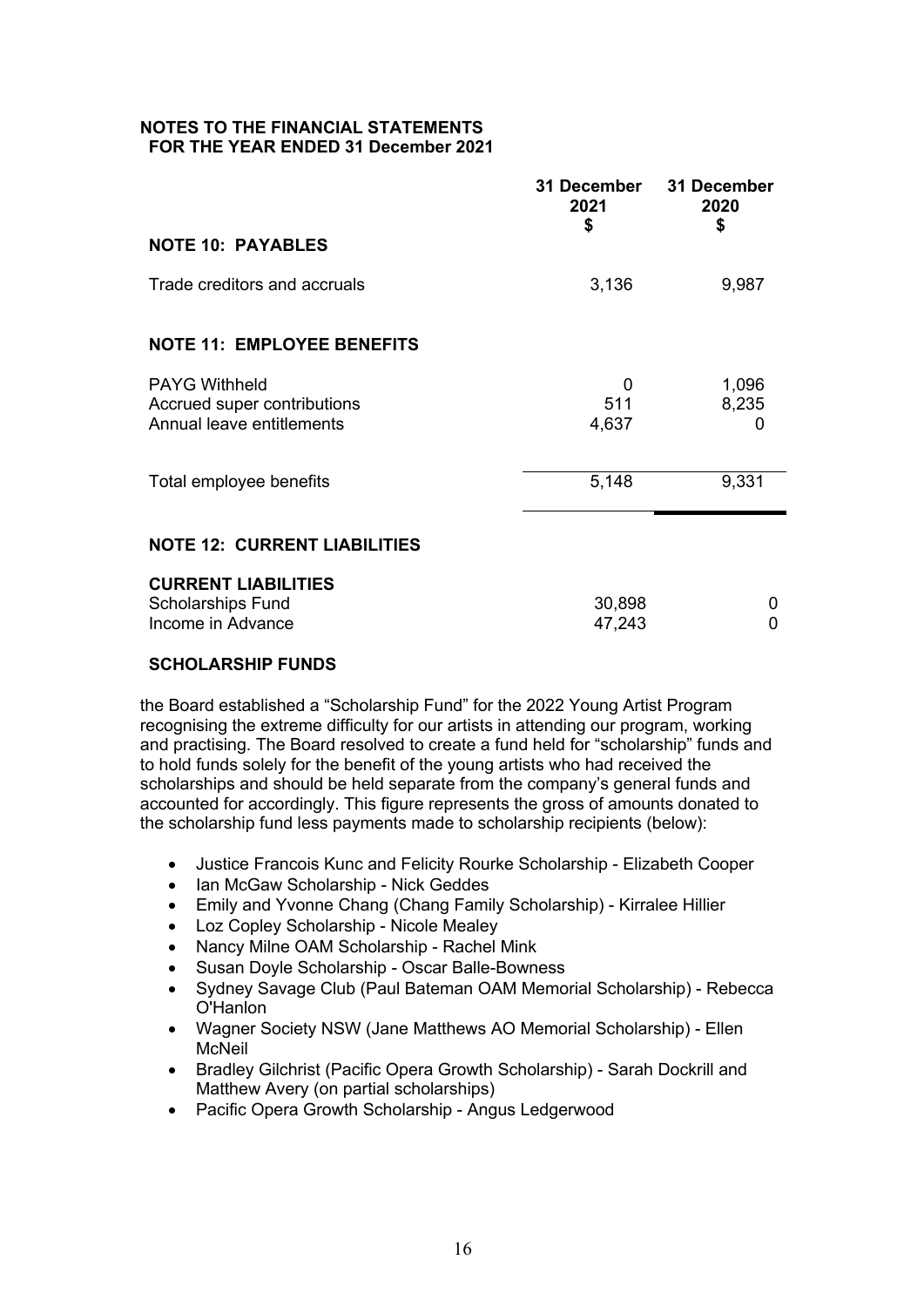# **Chairman's Dinner & Recital income in advance**

Planning was well advanced, and all tickets sold, to the 2021 Chairman's Dinner & Recital when Covid-19 caused the postponement of the event to November 2021. In due course the protracted lockdown in Sydney caused the eventual cancellation of the event. We contacted each of the ticket holders and most of this money was left with Pacific Opera as a credit towards ticket to the rescheduled event (to be styled the 2022 Chairman's Dinner & Recital), held on 8 April 2022. The amount of income in advance will be recognised as income in the financial year ending 31 December 2022.

#### **NOTE 13: RELATED PARTY TRANSACTIONS**

Ms Christine Douglas Ms Susan Doyle Mr Jaycen Fletcher Mr Peter Hidden AM Mr Ian Hutchinson Ms Nancy Milne OAM Mr Paul Sweeney

Other than the Chairman's Dinner above, there were no director or director-related entity transactions during the year ended 31 December 2021.

# **NOTE 14: LIMITED GUARANTEE**

Pacific Opera Company Limited is a company limited by guarantee. The amount of capital of the company, which is capable of being called up in the event of, and for the purpose of, a winding up of the company was \$160 as at 31 December 2021, by virtue of the company's constitution.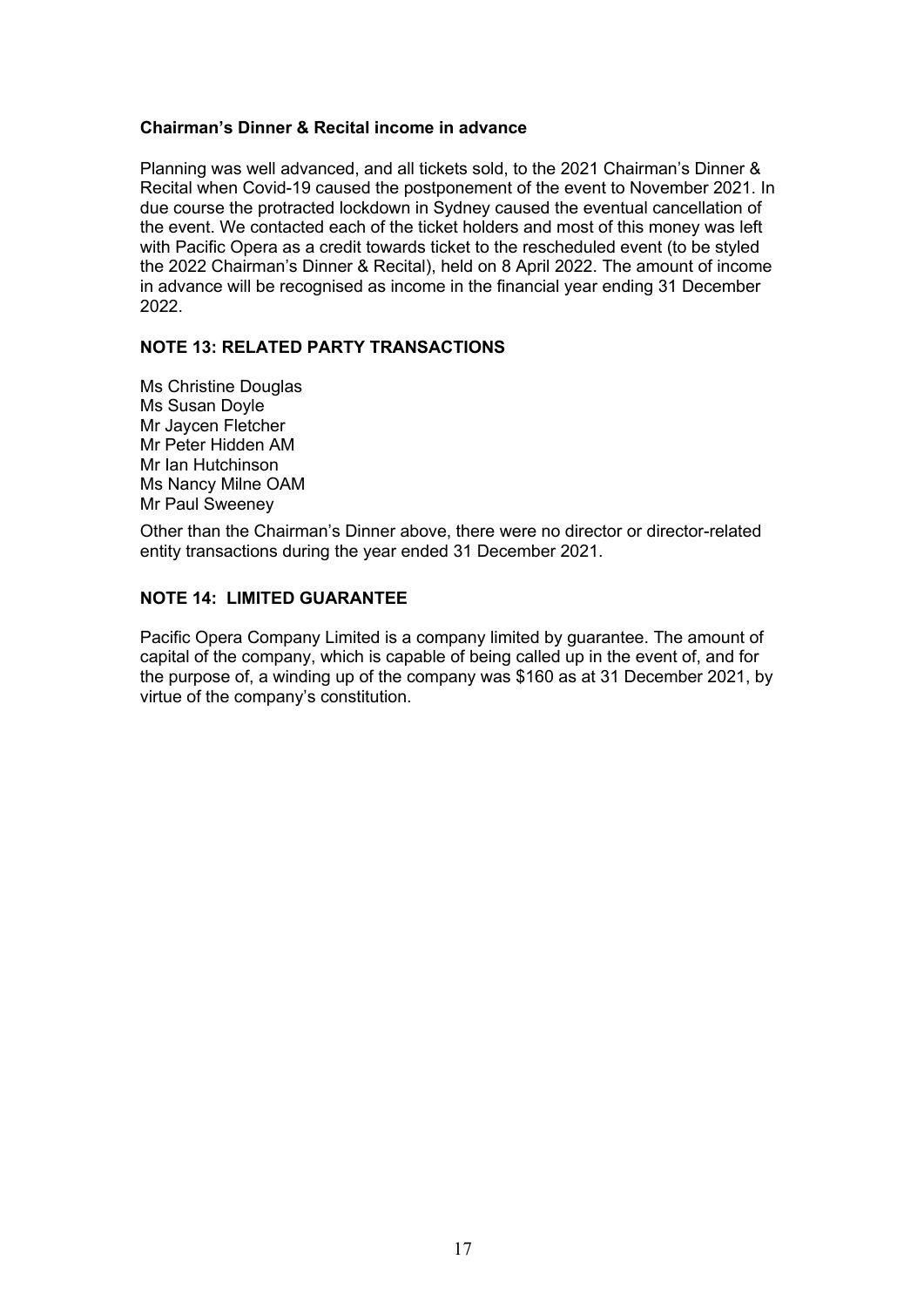| <b>NOTE 15: CASH FLOW INFORMATION</b><br>a) Reconciliation of cash                                                                                                                                                                                                                                                   | Year ended<br>31 December<br>2021<br>\$ | Year ended<br>31 December<br>2020<br>\$ |
|----------------------------------------------------------------------------------------------------------------------------------------------------------------------------------------------------------------------------------------------------------------------------------------------------------------------|-----------------------------------------|-----------------------------------------|
| For the purposes of the statement of cash<br>flows, cash includes cash on hand and in<br>banks net of outstanding bank overdrafts.<br>Cash at the end of the financial year, as<br>shown in the statement of cash flows, is<br>reconciled to the related items in the<br>statement of financial position as follows: |                                         |                                         |
| Cash                                                                                                                                                                                                                                                                                                                 | 154,957                                 | 150,285                                 |
| b)<br><b>Reconciliation of Cash Flows from</b><br><b>Operations with Profit from Ordinary</b><br>activities                                                                                                                                                                                                          |                                         |                                         |
| Net surplus/(loss)<br>Depreciation<br>Change in assets and liabilities:                                                                                                                                                                                                                                              | (40, 435)                               | 112,079                                 |
| Increase/(decrease) in payables                                                                                                                                                                                                                                                                                      | (6, 851)                                | 13,359                                  |
| Increase/(decrease) in employee<br>benefits                                                                                                                                                                                                                                                                          | (4, 183)                                | (20, 392)                               |
| Cash Flows from Operations                                                                                                                                                                                                                                                                                           | 4,671                                   | 105,046                                 |
|                                                                                                                                                                                                                                                                                                                      |                                         |                                         |

Change in cash flows for employee benefits relate to change in staffing structure in respect of an employee who commenced in a part-time role and transitioned to full time employment. The super guarantee increased to 10% increased employee benefits, and annual leave has now also been accrued on the balance sheet.

General change in payables relates to COVID lockdowns limiting trading conditions.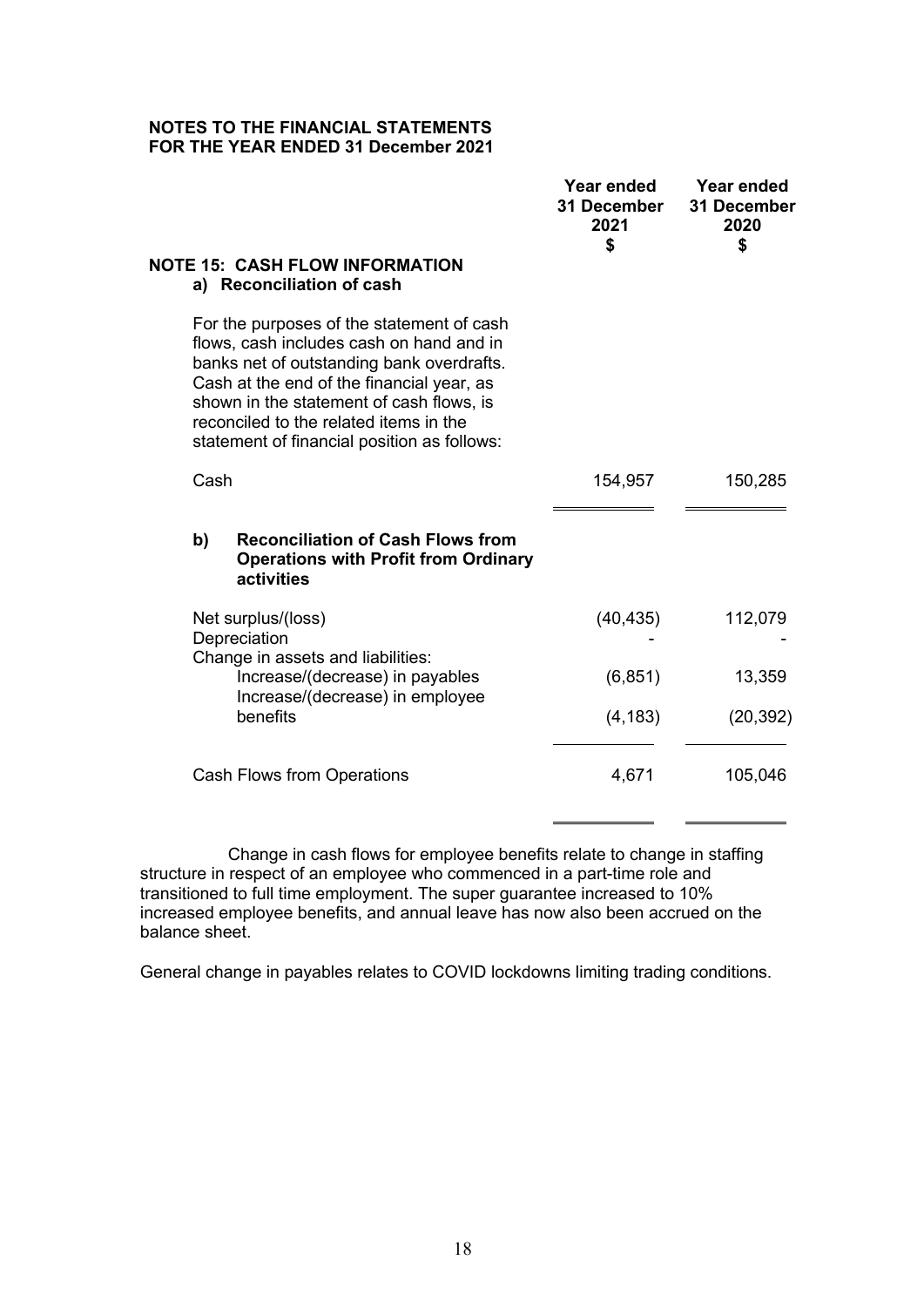# **NOTE 16: ADDITIONAL FINANCIAL INSTRUMENTS DISCLOSURE**

#### **a) Interest Rate Risk**

The company's exposure to interest rate risk on financial assets and liabilities is:

| <b>Weighted Average</b><br><b>Effective Interest Rate</b> |                              |                                 |                               |                               |
|-----------------------------------------------------------|------------------------------|---------------------------------|-------------------------------|-------------------------------|
|                                                           | <b>December</b><br>2020<br>% | <b>December</b><br>2019<br>$\%$ | <b>December</b><br>2020<br>\$ | <b>December</b><br>2020<br>\$ |
| <b>Financial assets</b><br>- Cash at bank and on hand     |                              |                                 | 154,957                       | 150,285                       |
| <b>Total Financial Assets</b>                             |                              |                                 | 154,957                       | 150,285                       |

# **b) Net Fair Values**

The company's financial assets and liabilities included in the statement of financial position are carried at amounts that approximate their fair value.

# **NOTE 17: SEGMENT INFORMATION**

The company operates in the performing arts industry in Australia.

# **NOTE 18: KEY MANAGEMENT PERSONNEL**

Key management personnel are contracted personnel having authority and responsibility for planning, directing and controlling activities of the entity directly or indirectly. The aggregate compensation paid to key management personnel for the year was:

|                                 | <b>Year ended</b> | <b>Year ended 31</b> |
|---------------------------------|-------------------|----------------------|
|                                 | 31 December       | December 2020        |
|                                 | 2021              |                      |
|                                 | S                 |                      |
| Salaries, wages & contract fees | 106.026           | 77.213               |

The names of the key management personnel are:

- Mikayla Tate (Operations Manager from December 2020 present) permanent employee
- Peter Coleman AO (Co-Artistic Director from January 2020) Independent **Contractor**
- Cheryl Barker AO (Co-Artistic Director from January 2020) Independent **Contractor**
- Mr Bradley Gilchrist (Music Director from January 2020) Independent **Contractor**

No director has received or is due to receive compensation from the company.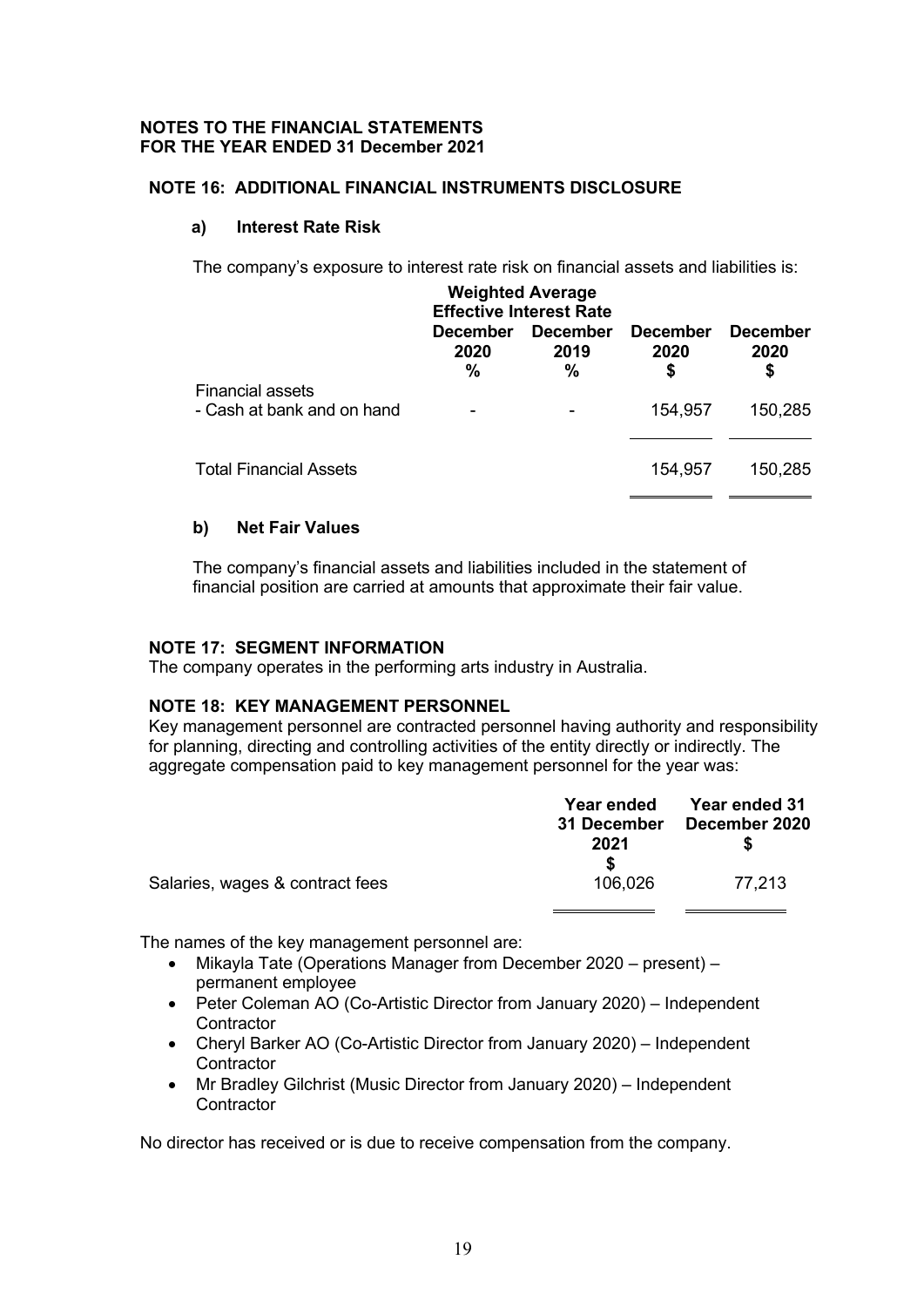# **DIRECTORS' DECLARATION**

The directors of Pacific Opera Company Limited declare that:

- the financial statements and notes set out on pages 8 to 19 are in accordance  $(a)$ with Australian Accounting Standards, and give:
	- a true and fair view of the financial position of the company as at 31  $(i)$ December 2021 and of its performance, as represented by the results of its operations and its cash flows for the year ended on that date; and
- There are reasonable grounds to believe that the company will be able to pay  $(b)$ its debts as and when they fall due.

By Order of the Board.

I Hutchinson Chairperson

 $122$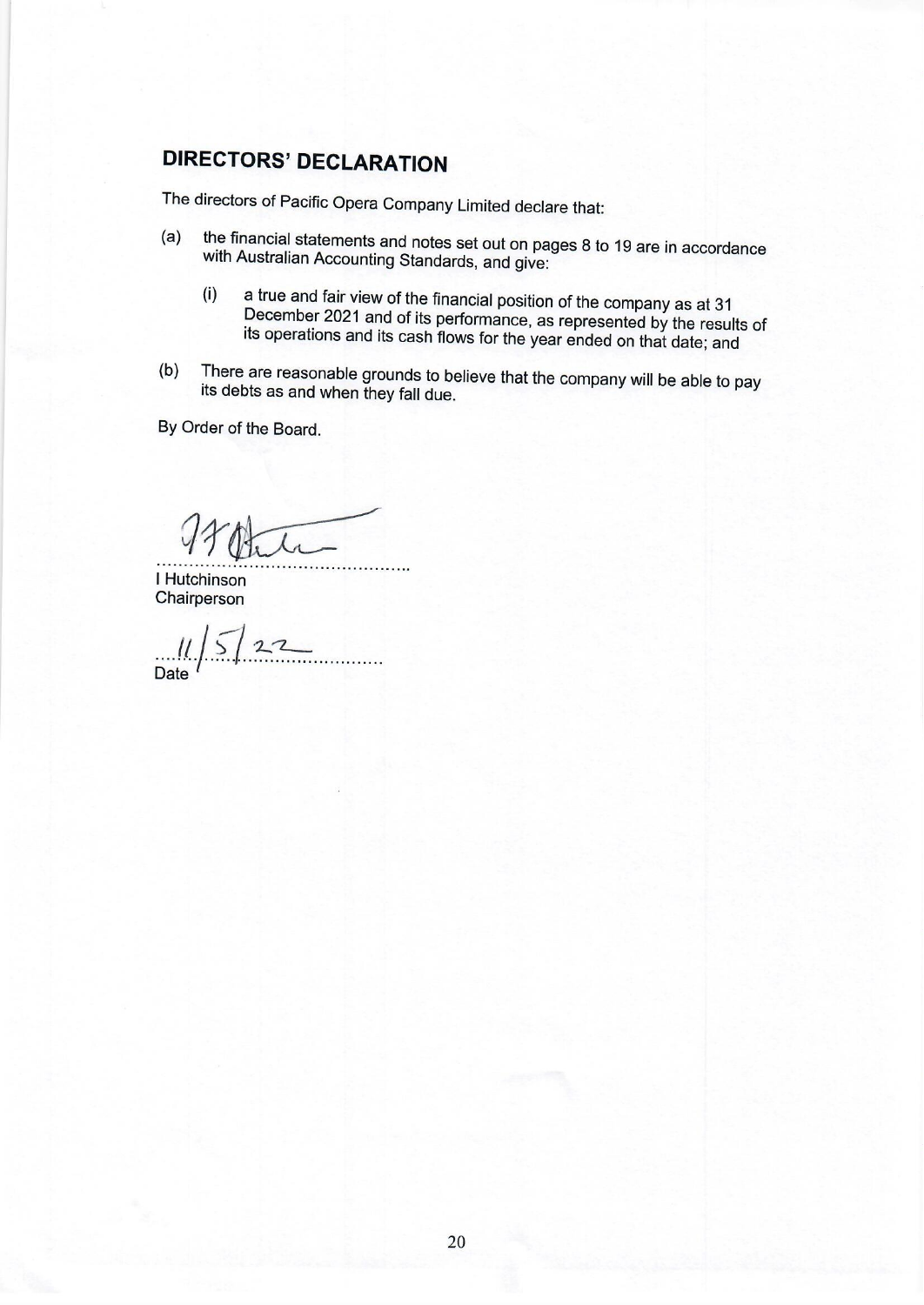# **INDEPENDENT AUDITOR'S REPORT**

# **TO THE MEMBERS OF**

# **PACIFIC OPERA COMPANY LIMITED**

# **Report on the Audit of the Financial Statements**

#### **Opinion**

We have audited the financial report of Pacific Opera Company Limited (the Company), which comprises the statement of financial position as at 31 December 2021, the statement of comprehensive income, statement of changes in equity and statement of cash flows for the year then ended, and notes to the financial statements, including a summary of significant accounting policies, and the directors' declaration.

In our opinion, the accompanying financial report presents fairly, in all material respects, (or gives a true and fair view of) the financial position of the Company as at 31 December 2021, and (of) its financial performance and its cash flows for the year then ended in accordance with International Financial Reporting Standards (IFRSs).

#### **Basis of opinion**

We conducted our audit in accordance with Australian Accounting Standards (including the Australian Accounting Interpretations) and the Corporations Act 2001. Our responsibilities under those standards are further described in the Auditor's Responsibilities for the Audit of the Financial report section of our report.

We are independent of the Company in accordance with the ethical requirements of the Accounting Professional and Ethical Standards Board's APES 110 Code of Ethics for Professional Accountants (the Code) that are relevant to our audit of the financial report in Australia, and we have fulfilled our other ethical responsibilities in accordance with the Code.

We believe that the audit evidence we have obtained is sufficient and appropriate to provide a basis for our opinion.

#### **Information other than the financial statements and auditor's report thereon**

The directors are responsible for the other information. The other information comprises the information included in the annual report for the year ended 31 December 2021, but does not include the financial report and our auditor's report thereon.

Our opinion on the financial report does not cover the other information and accordingly we do not express any form of assurance conclusion thereon.

In connection with our audit of the financial report, our responsibility is to read the other information and, in doing so, consider whether the other information is materially inconsistent with the financial report or our knowledge obtained in the audit or otherwise appears to be materially misstated.

If, based on the work we have performed, we conclude that there is a material misstatement of this other information, we are required to report that fact. We have nothing to report in this regard.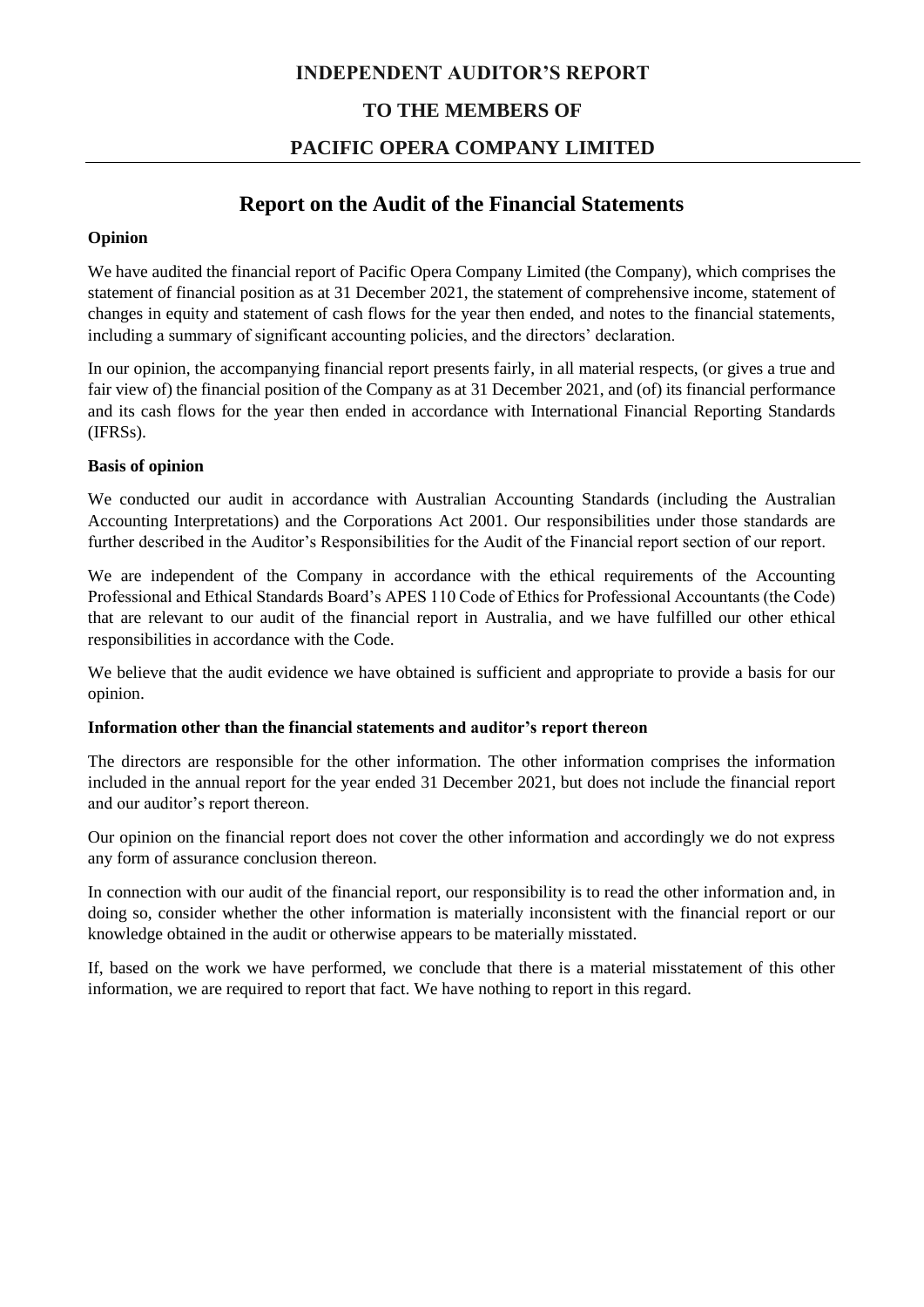# **INDEPENDENT AUDITOR'S REPORT TO THE MEMBERS OF**

# **PACIFIC OPERA COMPANY LIMITED**

#### **Responsibilities of Management and Those Charged with Governance for the Financial Report**

The directors of the Company are responsible for the preparation of the financial report that gives a true and fair view in accordance with Australian Accounting Standards and the Corporations Act 2001 and for such internal control as the directors determine is necessary to enable the preparation of the financial report that gives a true and fair view and is free from material misstatement, whether due to fraud or error.

In preparing the financial report, the directors are responsible for assessing the Company's ability to continue as a going concern, disclosing, as applicable, matters related to going concern and using the going concern basis of accounting unless the directors either intend to liquidate the Company or to cease operations, or have no realistic alternative but to do so.

#### **Auditor's Responsibilities for the Audit of the Financial Report**

Our objectives are to obtain reasonable assurance about whether the financial report as a whole is free from material misstatement, whether due to fraud or error, and to issue an auditor's report that includes our opinion. Reasonable assurance is a high level of assurance, but is not a guarantee that an audit conducted in accordance with the Australian Auditing Standards will always detect a material misstatement when it exists. Misstatements can arise from fraud or error and are considered material if, individually or in the aggregate, they could reasonably be expected to influence the economic decisions of users taken on the basis of this financial report.

As part of an audit in accordance with the Australian Auditing Standards, we exercise professional judgement and maintain professional scepticism throughout the audit. We also:

- Identify and assess the risks of material misstatement of the financial report, whether due to fraud or error, design and perform audit procedures responsive to those risks, and obtain audit evidence that is sufficient and appropriate to provide a basis for our opinion. The risk of not detecting a material misstatement resulting from fraud is higher than for one resulting from error, as fraud may involve collusion, forgery, intentional omissions, misrepresentations, or the override of internal control.
- Obtain an understanding of internal control relevant to the audit in order to design audit procedures that are appropriate in the circumstances, but not for the purpose of expressing an opinion on the effectiveness of the Company's internal control.
- Evaluate the appropriateness of accounting policies used and the reasonableness of accounting estimates and related disclosures made by the directors.
- Conclude on the appropriateness of the directors' use of the going concern basis of accounting and, based on the audit evidence obtained, whether a material uncertainty exists related to events or conditions that may cast significant doubt on the Company's ability to continue as a going concern. If we conclude that a material uncertainty exists, we are required to draw attention in our auditor's report to the related disclosures in the financial report or, if such disclosures are inadequate, to modify our opinion. Our conclusions are based on the audit evidence obtained up to the date of our auditor's report. However, future events or conditions may cause the Company to cease to continue as a going concern.